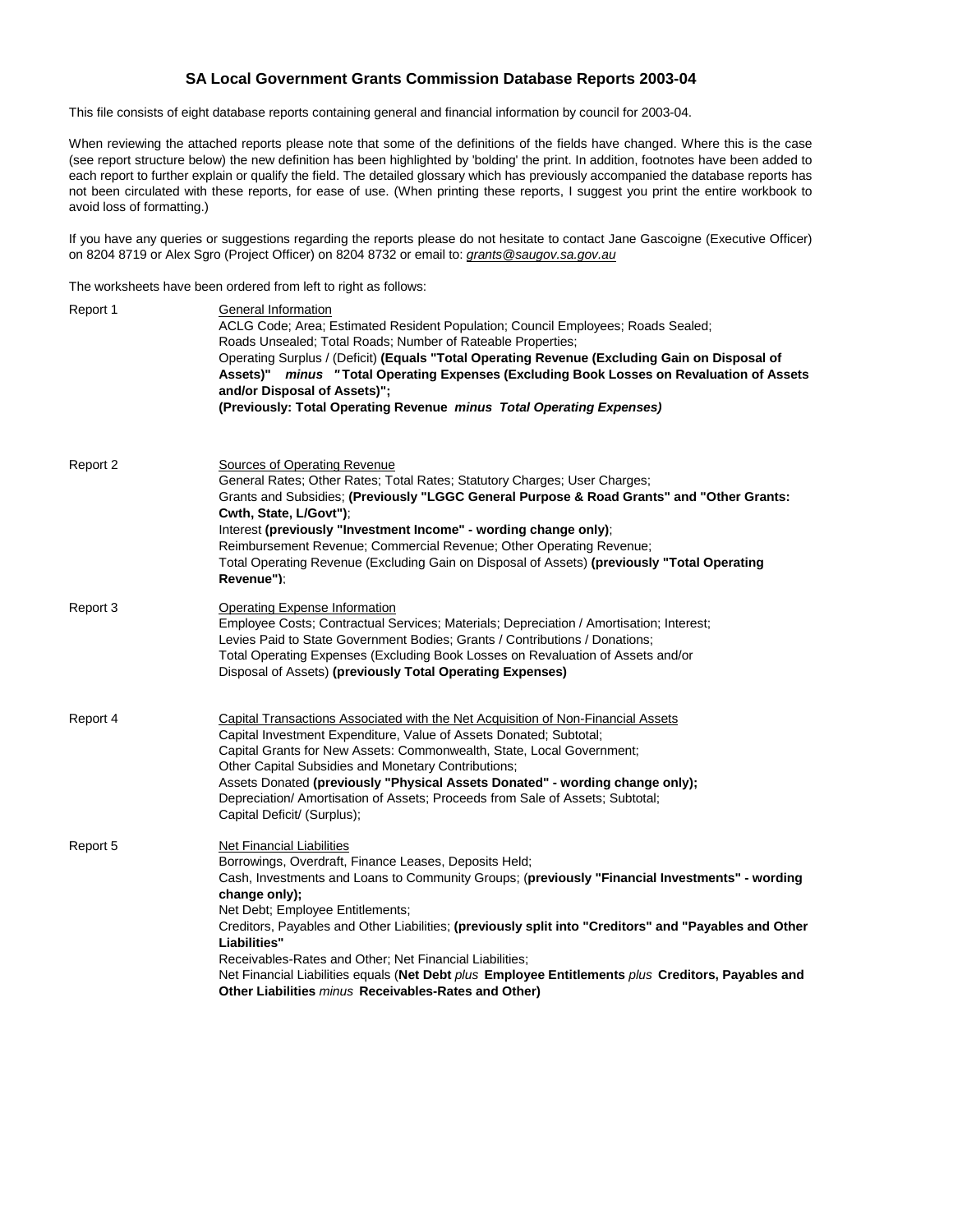| Report 6 | <b>Council Rating Arrangements</b><br>Capital Value of Properties within Council Area; Number of Rateable Residential Properties;<br>Rating Basis; Minimum Rate; Percentage of Residential Properties subject to Minimum Rate; Fixed<br>Charge; Percentage of General Rates raised by Fixed Charge;<br>General & Other Rates (previously "Total Rates");<br>General and Other Rates as a Percentage of Capital Value of Properties within Council Area<br>(previously "General Rates as a Percentage of Capital Value of Properties within Council<br>Area");<br>General and Other Rates as a Percentage of Total Operating Revenue;<br>(previously "General Rates as a Percentage of Total Operating Revenue");<br>Residential General and Residential Other Rates (previously "Residential General Rates");<br>Total Residential General Rates and Residential Other Rates per Rateable Residential Property<br>(previously "Residential General Rates per Rateable Residential Property");<br>Operating Surplus / (Deficit);<br>Operating Surplus / (Deficit) as a Percentage of General and Other Rates<br>(previously "Operating Surplus / (Deficit) as a Percentage of General Rates"); |
|----------|-----------------------------------------------------------------------------------------------------------------------------------------------------------------------------------------------------------------------------------------------------------------------------------------------------------------------------------------------------------------------------------------------------------------------------------------------------------------------------------------------------------------------------------------------------------------------------------------------------------------------------------------------------------------------------------------------------------------------------------------------------------------------------------------------------------------------------------------------------------------------------------------------------------------------------------------------------------------------------------------------------------------------------------------------------------------------------------------------------------------------------------------------------------------------------------------------|
| Report 7 | <b>Summary Balance Sheet Information by Council</b><br>Cash, Investments and Loans to Community Groups; Receivables - Rates and Other;<br>Inventories; Land; Buildings; Infrastructure; Plant, Equipment, Furniture and Fittings;<br>Equity Type Assets, Other Assets (not previously split, Equity Type Assets were previously<br>included in "Other Assets");<br>Total Assets; Creditors/Payables;<br>Employee Entitlements (previously Employee Provisions - wording change only);<br>Borrowings, Overdraft, Finance Leases, Deposits Held; Other Liabilities; Total Liabilities;<br>Asset Revaluation Reserve; Accumulated Surplus/(Deficit) and Other Reserves; Total Equity;                                                                                                                                                                                                                                                                                                                                                                                                                                                                                                            |
| Report 8 | Key Financial Position and Performance Measures / Indicators<br>Net Financial Liabilities;<br>Net Financial Liabilities as a Percentage of Non-financial Assets - ie Gearing Ratio ("Non-financial<br>assets" include Inventories, Land, Buildings, Infrastructure, Plant, Equipment, Furniture and<br>Fittings, Library Books, Works in progress);<br>Net Financial Liabilities as a Percentage of Total Operating Revenue;<br>Operating Surplus / (Deficit);<br>Operating Surplus / (Deficit) as a Percentage of General and Other Rates;<br>Net Outlays on Assets (existing and new);<br>Net Outlays on Assets (existing and new) as percentage of depreciation;<br>equals (Capital Investment Expenditure minus Depreciation / Amortisation of Assets divide<br>Depreciation / Amortisation of Assets);<br>Capital Deficit/(Surplus);<br>Net Lending/ (Borrowing); (equals Operating Surplus / (Deficit) less Capital Deficit/ (Surplus))                                                                                                                                                                                                                                                 |
|          | Explanatory material about the key financial position and performance measures and indicators is<br>available in Chapters 2 and 4 of Volume 2 of the final report of the Financial Sustainability Review Board.<br>Similar material was provided in the Review Board's Discussion Paper issued on 8th March 2005, the<br>Review Board's Interim Report issued on 30th May 2005, and a draft technical report assembled by<br>Access Economics for the Review Board at the time of the Interim Report in May 2005 (all available on<br>the Financial Sustainability Review Board Inquiry website).                                                                                                                                                                                                                                                                                                                                                                                                                                                                                                                                                                                             |
|          | For those interested, a comprehensive description and explanation of the background and definition of<br>financial sustainability measures/indicators is available in a document prepared by Access Economics<br>which is displayed under "Resources" on the Financial Sustainability Review Board Inquiry website<br>(Access Economics "Defining Fiscal Sustainability". State and Territory Budget Monitor No. 56 (April<br>2003), Chapter 12.)                                                                                                                                                                                                                                                                                                                                                                                                                                                                                                                                                                                                                                                                                                                                             |
| Source   | South Australian Local Government Grants Commission - from councils submitted Supplementary<br>Return to the Annual Financial Statements.                                                                                                                                                                                                                                                                                                                                                                                                                                                                                                                                                                                                                                                                                                                                                                                                                                                                                                                                                                                                                                                     |

- Notes 1. There may be differences from council's Financial Statements so as to enhance data consistency and comparability.
	- 2. There may be differences in the data provided by councils in their Supplementary Returns to that provided in their Financial Statements due to different reporting methods, ie, some councils report in whole numbers and others in amounts rounded to the nearest thousand dollars.
	- 3. The information contained in this report is exclusively for council's internal use only. Any other use, disclosure or reproduction of this document is unauthorised.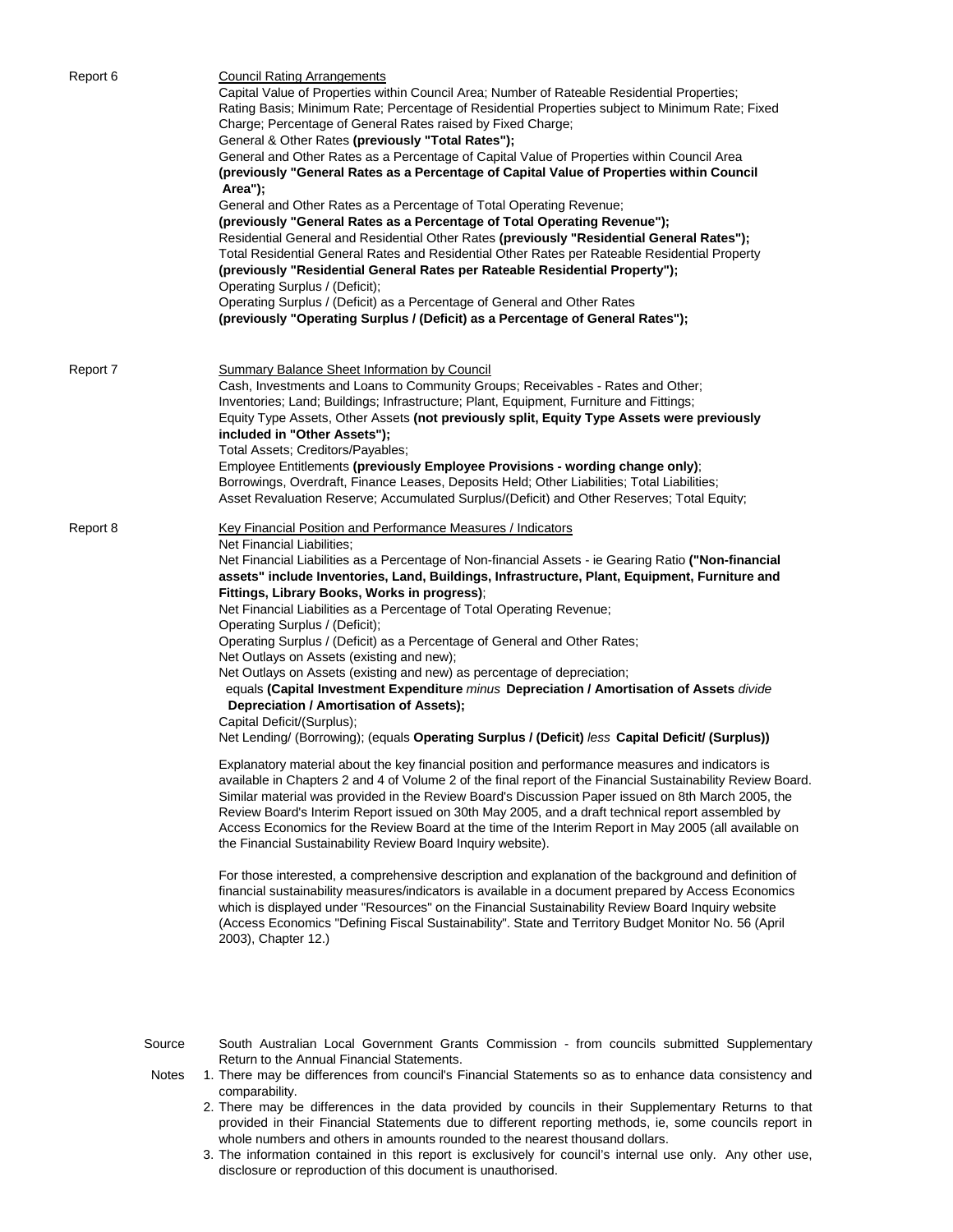### SA Local Government Grants CommissionReport 1 - General Information By Council for 2003/04 Financial Year

| ACLG | Area       | Estimated  | Council   | Roads  | Roads    | Total | Number of  | (4)       |
|------|------------|------------|-----------|--------|----------|-------|------------|-----------|
| Code | (Hectares) | Resident   | Employees | Sealed | Unsealed | Roads | Rateable   | Operating |
|      |            | Population | (FTE)     | (Km)   | (Km)     | (Km)  | Properties | Surplus / |
|      |            | as at 30   |           |        |          |       |            | (Deficit) |
|      |            | June 2004  |           |        |          |       |            | $(S$ 000) |

| Urban                                |                          |         |                   |          |           |                   |           |        |          |
|--------------------------------------|--------------------------|---------|-------------------|----------|-----------|-------------------|-----------|--------|----------|
| Adelaide                             | <b>UCC</b>               | 1,526   | 14,361            | 690      | 134       | 0                 | 134       | 19,633 | 10,272   |
| <b>Adelaide Hills</b>                | <b>UFM</b>               | 79,468  | 38,987            | 152      | 604       | 487               | 1,091     | 16,977 | (1, 114) |
| Barossa                              | <b>UFS</b>               | 89,279  | 20,386            | 93       | 321       | 636               | 957       | 10,984 | 1,021    |
| <b>Burnside</b>                      | <b>UDM</b>               | 2,746   | 42,925            | 144      | 233       | 5                 | 239       | 20,812 | (2, 111) |
| Campbelltown                         | <b>UDM</b>               | 2,433   | 47,167            | 102      | 252       | $\mathbf 0$       | 252       | 21,413 | (1, 377) |
| <b>Charles Sturt</b>                 | UDL                      | 5,557   | 103,553           | 411      | 557       | $\mathbf 0$       | 557       | 51,362 | 1,260    |
| Coober Pedy                          | <b>URS</b>               | 7,766   | 2,216             | 41       | 25        | 397               | 421       | 1,569  | (611)    |
| Gawler                               | <b>UFS</b>               | 4,110   | 19,060            | 84       | 147       | 32                | 178       | 9,008  | 1,231    |
| <b>Holdfast Bay</b>                  | <b>UDM</b>               | 1,450   | 34,073            | 217      | 175       | $\mathbf 0$       | 175       | 20,264 | (980)    |
| Marion                               | <b>UDL</b>               | 5,619   | 80,512            | 256      | 465       | $\mathbf 0$       | 465       | 38,795 | (86)     |
| Mitcham                              | <b>UDM</b>               | 7,566   | 62,460            | 210      | 386       | $\overline{4}$    | 389       | 28,071 | (1, 144) |
| <b>Mount Barker</b>                  | <b>URS</b>               | 59,389  | 25,591            | 103      | 316       | 399               | 715       | 12,638 | (333)    |
| <b>Mount Gambier</b>                 | <b>URS</b>               | 2,719   | 23,640            | 94       | 187       | $\mathbf{1}$      | 188       | 12,094 | (1, 129) |
| Norwood, Payneham And St. Peters UDM |                          | 1,515   | 34,054            | 133      | 169       | $\mathbf 0$       | 169       | 19,645 | (2,660)  |
| Onkaparinga                          | UFV                      | 52,029  |                   | 508      | 1,177     | 227               | 1,404     | 68,093 | (3,584)  |
| Playford                             | UFL                      | 34,473  | 153,496<br>70,602 | 280      | 609       | 133               | 742       |        |          |
|                                      | <b>UDL</b>               |         |                   | 457      | 651       | 5                 | 656       | 30,419 | (3,065)  |
| Port Adelaide Enfield                |                          | 9,324   | 103,830           |          |           | 237               |           | 54,900 | (2,670)  |
| Port Augusta                         | <b>URS</b>               | 119,297 | 13,743            | 178      | 171       |                   | 409       | 6,933  | (1,203)  |
| Port Lincoln                         | <b>URS</b><br><b>UDS</b> | 3,249   | 14,399            | 42<br>67 | 145<br>91 | 12<br>$\mathbf 0$ | 157<br>91 | 7,737  | 1,411    |
| Prospect                             |                          | 781     | 19,265            |          |           |                   |           | 9,697  | 393      |
| Roxby Downs                          | <b>URS</b>               | 11,032  | 3,621             | 14       | 30        | 3                 | 33        | 1,414  | (673)    |
| Salisbury                            | <b>UDL</b>               | 15,810  | 119,272           | 387      | 701       | 15                | 716       | 50,329 | (2,525)  |
| Tea Tree Gully                       | <b>UDL</b>               | 9,555   | 100,080           | 346      | 568       | 16                | 584       | 39,837 | (3,524)  |
| Unley                                | <b>UDM</b>               | 1,440   | 36,442            | 161      | 170       | $\mathbf 0$       | 170       | 18,728 | (424)    |
| Victor Harbor                        | <b>URS</b>               | 38,724  | 12,082            | 82       | 233       | 137               | 370       | 9,268  | (986)    |
| Walkerville                          | <b>UDS</b>               | 357     | 7,093             | 26       | 36        | $\mathbf 0$       | 36        | 3,410  | (54)     |
| <b>West Torrens</b>                  | <b>UDM</b>               | 3,716   | 52,680            | 239      | 290       | $\Omega$          | 290       | 29,271 | (4, 143) |
| Whyalla                              | <b>URS</b>               | 103,396 | 21,547            | 130      | 208       | 128               | 336       | 11,023 | (1,934)  |
|                                      |                          |         |                   |          |           |                   |           |        |          |
| <b>Rural Agricultural</b>            |                          |         |                   |          |           |                   |           |        |          |
| Alexandrina                          | <b>RAV</b>               | 183,048 | 19,848            | 122      | 471       | 841               | 1,312     | 16,071 | (999)    |
| Barunga West                         | <b>RAM</b>               | 158,345 | 2,605             | 18       | 57        | 996               | 1,053     | 2,478  | (243)    |
| Berri Barmera                        | <b>RAV</b>               | 50,845  | 11,216            | 71       | 253       | 160               | 413       | 5,900  | 48       |
| Ceduna                               | <b>RAM</b>               | 544,535 | 3,593             | 41       | 60        | 1,649             | 1,709     | 1,965  | (1, 177) |
| <b>Clare And Gilbert Valleys</b>     | RAL                      | 188,962 | 8,300             | 49       | 193       | 1,629             | 1,822     | 5,998  | (1,965)  |
| Cleve                                | <b>RAS</b>               | 449,810 | 1,909             | 21       | 57        | 1,338             | 1,396     | 1,343  | 303      |
| Coorong                              | RAL                      | 890,196 | 5,804             | 51       | 320       | 1,564             | 1,884     | 3,896  | 237      |
| Copper Coast                         | <b>RAV</b>               | 77,797  | 11,419            | 72       | 247       | 692               | 939       | 8,975  | (957)    |
| Elliston                             | <b>RAS</b>               | 669,282 | 1,143             | 15       | 38        | 1,109             | 1,147     | 1,137  | (231)    |
| <b>Flinders Ranges</b>               | <b>RAS</b>               | 411,517 | 1,716             | 18       | 17        | 1,244             | 1,261     | 1,588  | (744)    |
| Franklin Harbour                     | <b>RAS</b>               | 328,336 | 1,314             | 14       | 47        | 888               | 935       | 1,038  | (179)    |
| Goyder                               | <b>RAM</b>               | 670,221 | 4,167             | 44       | 130       | 3,117             | 3,247     | 4,121  | (2,032)  |
| Grant                                | RAL                      | 192,833 | 8,066             | 63       | 435       | 1,159             | 1,594     | 5,089  | (2,305)  |
| Kangaroo Island                      | <b>RAM</b>               | 444,273 | 4,476             | 59       | 233       | 1,124             | 1,357     | 4,959  | (1,206)  |
| Karoonda East Murray                 | <b>RAS</b>               | 441,817 | 1,199             | 12       | 78        | 1,220             | 1,298     | 1,026  | 427      |
| Kimba                                | <b>RAS</b>               | 397,486 | 1,182             | 13       | 43        | 1,671             | 1,714     | 838    | (68)     |
| Kingston                             | <b>RAM</b>               | 336,308 | 2,313             | 17       | 106       | 628               | 734       | 2,243  | (682)    |
| Lehunte                              | <b>RAS</b>               | 538,052 | 1,416             | 19       | 91        | 1,738             | 1,829     | 1,003  | (1,530)  |
| Light Regional                       | <b>RAV</b>               | 127,568 | 11,711            | 47       | 141       | 1,302             | 1,444     | 6,620  | (2, 216) |
| Lower Eyre Pen                       | <b>RAM</b>               | 476,337 | 4,295             | 26       | 94        | 1,269             | 1,363     | 3,069  | 322      |
| Loxton Waikerie                      | <b>RAV</b>               | 798,081 | 12,184            | 79       | 334       | 1,981             | 2,315     | 7,167  | (31)     |
| Mallala                              | RAL                      | 93,353  | 7,740             | 45       | 105       | 846               | 951       | 4,374  | 676      |
| Mid Murray                           | RAL                      | 626,584 | 8,443             | 79       | 293       | 3,085             | 3,379     | 9,193  | (140)    |
| Mount Remarkable                     | <b>RAM</b>               | 341,523 | 2,853             | 28       | 75        | 1,989             | 2.063     | 2,816  | (418)    |
| Murray Bridge                        | <b>RAV</b>               | 182,910 | 17,654            | 131      | 357       | 608               | 965       | 9,780  | 390      |
|                                      |                          |         |                   |          |           |                   |           |        |          |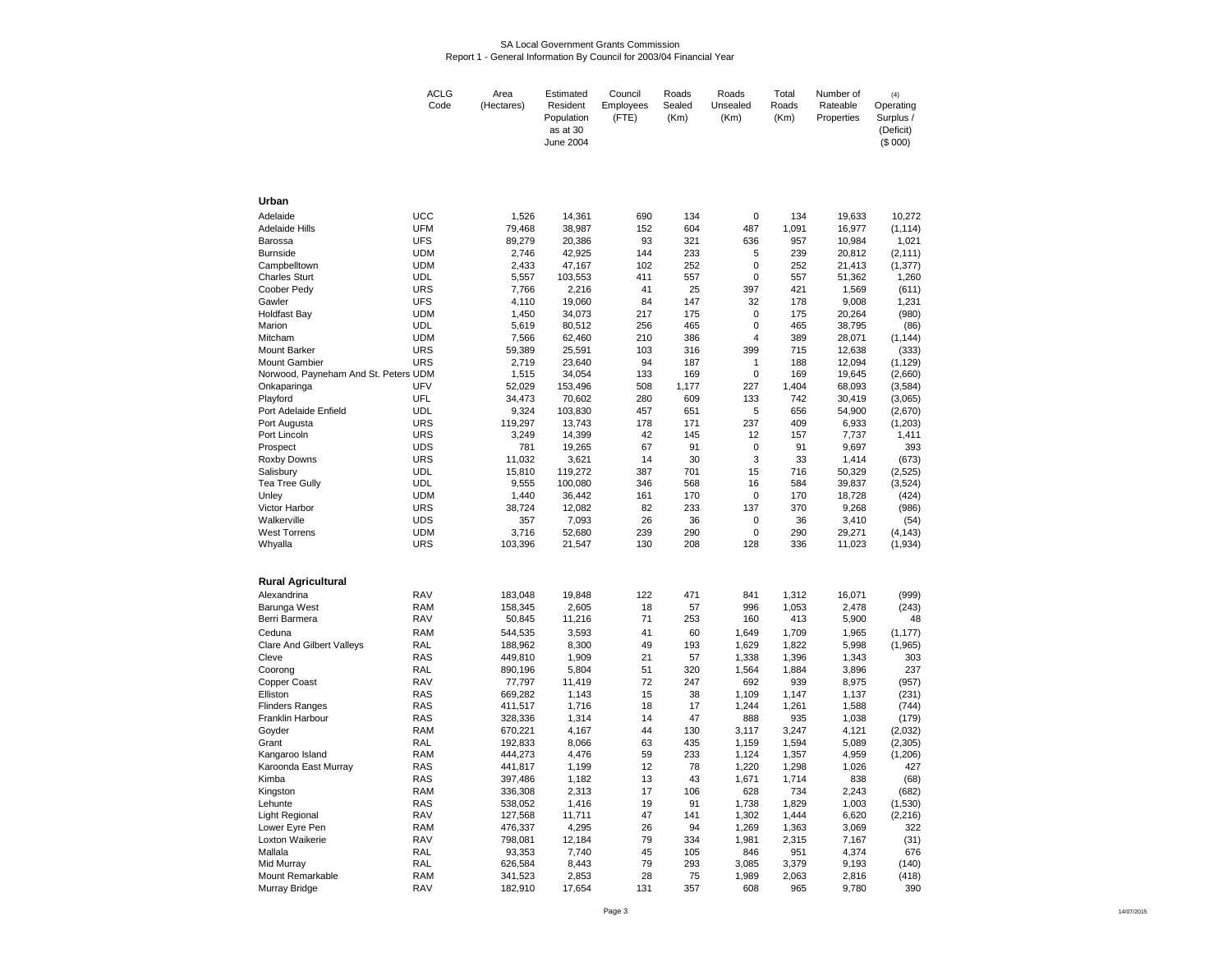### SA Local Government Grants CommissionReport 1 - General Information By Council for 2003/04 Financial Year

|                           | <b>ACLG</b><br>Code | Area<br>(Hectares) | Estimated<br>Resident<br>Population<br>as at 30<br>June 2004 | Council<br>Employees<br>(FTE) | Roads<br>Sealed<br>(Km) | Roads<br>Unsealed<br>(Km) | Total<br>Roads<br>(Km) | Number of<br>Rateable<br>Properties | (4)<br>Operating<br>Surplus /<br>(Deficit)<br>(\$000) |
|---------------------------|---------------------|--------------------|--------------------------------------------------------------|-------------------------------|-------------------------|---------------------------|------------------------|-------------------------------------|-------------------------------------------------------|
| Naracoorte Lucindale      | <b>RAL</b>          | 453,972            | 8,248                                                        | 77                            | 486                     | 1,124                     | 1,610                  | 5,763                               | (959)                                                 |
| Northern Areas            | <b>RAM</b>          | 298,019            | 4,652                                                        | 46                            | 105                     | 2,092                     | 2,197                  | 3,746                               | (929)                                                 |
| Orroroo/Carrieton         | <b>RAS</b>          | 331,333            | 980                                                          | 9                             | 25                      | 1.602                     | 1,628                  | 1,228                               | 33                                                    |
| Peterborough              | <b>RAS</b>          | 301,257            | 1,917                                                        | 22                            | 35                      | 1,195                     | 1,230                  | 1,692                               | (1,065)                                               |
| Port Pirie                | <b>RAV</b>          | 178,477            | 17,436                                                       | 90                            | 294                     | 877                       | 1,171                  | 9,484                               | (1,300)                                               |
| Renmark Paringa           | <b>RAL</b>          | 90.207             | 9.728                                                        | 33                            | 298                     | 192                       | 490                    | 4.937                               | 303                                                   |
| Robe                      | <b>RAS</b>          | 110,056            | 1,377                                                        | 27                            | 38                      | 397                       | 435                    | 2,006                               | (40)                                                  |
| Southern Mallee           | <b>RAM</b>          | 571,462            | 2,208                                                        | 34                            | 84                      | 1,246                     | 1,330                  | 1,685                               | 87                                                    |
| <b>Streaky Bay</b>        | <b>RAM</b>          | 625,050            | 2,018                                                        | 20                            | 48                      | 1,673                     | 1,721                  | 1,858                               | 464                                                   |
| Tatiara                   | <b>RAL</b>          | 654,188            | 7,104                                                        | 48                            | 489                     | 1,456                     | 1,945                  | 4,421                               | (544)                                                 |
| <b>Tumby Bay</b>          | <b>RAM</b>          | 267,405            | 2,657                                                        | 17                            | 48                      | 1,059                     | 1,107                  | 1,981                               | (1,073)                                               |
| <b>Wakefield Regional</b> | RAL                 | 346,842            | 6,554                                                        | 52                            | 172                     | 2,508                     | 2,680                  | 4,825                               | 47                                                    |
| <b>Wattle Range</b>       | <b>RAV</b>          | 395,207            | 12,292                                                       | 88                            | 488                     | 1,972                     | 2,460                  | 8,534                               | (3,569)                                               |
| Yankalilla                | <b>RAM</b>          | 76,086             | 4,004                                                        | 33                            | 116                     | 421                       | 537                    | 4,738                               | (320)                                                 |
| Yorke Peninsula           | <b>RAV</b>          | 593,377            | 11,637                                                       | 95                            | 427                     | 3,455                     | 3,882                  | 12,594                              | (4,837)                                               |
| <b>State Total</b>        |                     | 15,587,283         | 1,526,515                                                    | 7,494                         | 16,478                  | 57,991                    | 74,469                 | 806,503                             | (49, 161)                                             |

Source

South Australian Local Government Grants Commission - from councils submitted Supplementary Return to the Annual Financial Statements.

Notes 1. There may be differences from council's Financial Statements so as to enhance data consistency and comparability.

> 2. There may be differences in the data provided by councils in their Supplementary Returns to that provided in their Financial Statements due to different reporting methods, ie, some councils report in whole numbers and others in amounts rounded to the nearest thousand dollars.

3.The information contained in this report is exclusively for council's internal use only. Any other use, disclosure or reproduction of this document is unauthorised.

4. The Operating Surplus/(Deficit) shown here is different from the AAS27 calculation of that measure in that it excludes revenue from gains on the disposal of assets as well as expenses from losses on the revaluation or disposal of assets.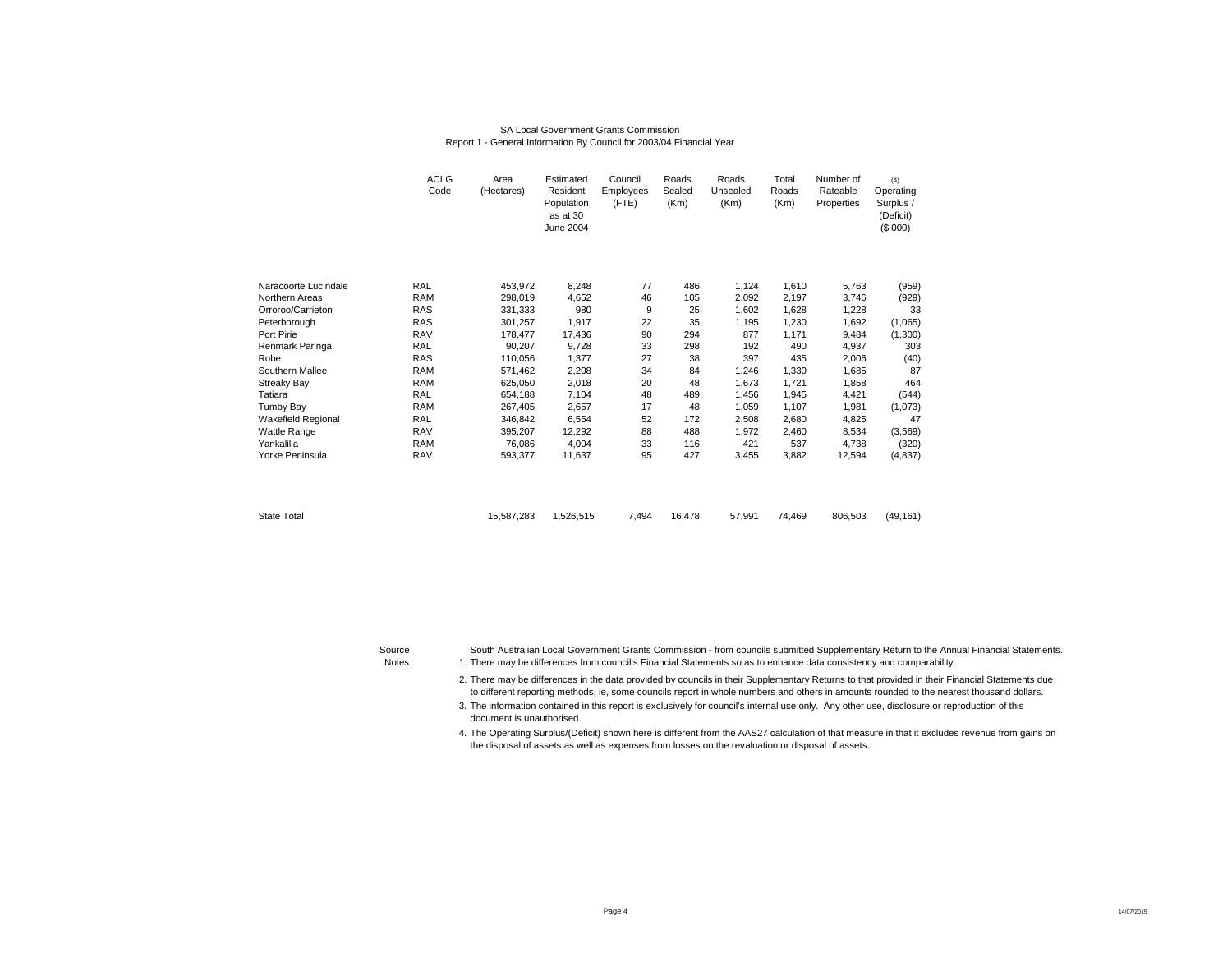### SA Local Government Grants CommissionReport 2 - Sources of Operating Revenues By Council for 2003/04 Financial Year

|                                  | General | Other       | Total   | Statutory  | User       | Grants &   | Interest   | Reimb.      | Commercial  | Other     | (4) Total Operating |
|----------------------------------|---------|-------------|---------|------------|------------|------------|------------|-------------|-------------|-----------|---------------------|
|                                  | Rates   | Rates       | Rates   | Charges    | Charges    | Subsidies  | (\$000)    | Revenue     | Revenue     | Operating | Revenue             |
|                                  | (S 000) | (S 000)     | (S 000) | (\$000)    | (\$000)    | (\$000)    |            | (S 000)     | (S 000)     | Revenue   | (Excluding Gain     |
|                                  |         |             |         |            |            |            |            |             |             | (\$000)   | on Disposal of      |
|                                  |         |             |         |            |            |            |            |             |             |           | Assets)             |
|                                  |         |             |         |            |            |            |            |             |             |           | (\$000)             |
|                                  |         |             |         |            |            |            |            |             |             |           |                     |
|                                  |         |             |         |            |            |            |            |             |             |           |                     |
| Urban                            |         |             |         |            |            |            |            |             |             |           |                     |
| Adelaide                         | 43,415  | 2,006       | 45,421  | 7,759      | 55,186     | 1,431      | 157        | 255         | 300         | 869       | 111,378             |
| <b>Adelaide Hills</b>            | 15,963  | 1,097       | 17,060  | 591        | 571        | 1,908      | 54         | 171         | 0           | 1,066     | 21,422              |
| Barossa                          | 9,423   | 2,316       | 11,739  | 354        | 444        | 1,385      | 532        | 264         | 815         | 502       | 16,035              |
| <b>Burnside</b>                  | 18,648  | 609         | 19,257  | 443        | 716        | 1,612      | 219        | 571         | 320         | 601       | 23,739              |
| Campbelltown                     | 15,520  | 341         | 15,861  | 437        | 553        | 1,520      | 474        | 86          | 0           | 156       | 19,087              |
| <b>Charles Sturt</b>             | 46,589  | 1,057       | 47,646  | 2,167      | 1,588      | 4,381      | 246        | 522         | 8           | 466       | 57,024              |
| Coober Pedy                      | 770     | 110         | 880     | 12         | 4,240      | 3,765      | 23         | 0           | 0           | 698       | 9,618               |
| Gawler                           | 7,737   | $\mathbf 0$ | 7,737   | 305        | 725        | 1,290      | 60         | 660         | 325         | 615       | 11,717              |
| <b>Holdfast Bay</b>              | 14,989  | 736         | 15,725  | 1,274      | 3,702      | 6,826      | 589        | 433         | 0           | 1,230     | 29,779              |
| Marion                           | 32,208  | 708         | 32,916  | 1,009      | 1,118      | 3,884      | 209        | 530         | 0           | 182       | 39,848              |
| Mitcham                          | 23,536  | 480         | 24,016  | 691        | 353        | 4,798      | 506        | 53          | $\mathbf 0$ | 593       | 31,010              |
| <b>Mount Barker</b>              | 10,137  | 2,805       | 12,942  | 718        | 365        | 1,101      | 196        | 1,414       | 1,816       | 117       | 18,669              |
| <b>Mount Gambier</b>             | 8,673   | 145         | 8,818   | 250        | 1,211      | 1,279      | 377        | 1,384       | $\mathbf 0$ | 135       | 13,454              |
| Norwood, Payneham And St. Peters | 15,872  | 396         | 16,268  | 708        | 1,490      | 1,934      | 227        | 420         | $\mathbf 0$ | 180       | 21,227              |
| Onkaparinga                      | 53,993  | 3,543       | 57,536  | 1,944      | 1,974      | 12,141     | 291        | 1,183       | 59          | 1,044     | 76,172              |
| Playford                         | 24,479  | 395         | 24,874  | 786        | 748        | 9,718      | 281        | 423         | 77          | 502       | 37,409              |
| Port Adelaide Enfield            | 49,444  | 877         | 50,321  | 1,624      | 2,479      | 7,054      | 812        | 2,493       | 211         | 0         | 64,994              |
| Port Augusta                     | 5,529   | 262         | 5,791   | 139        | 2,035      | 7,978      | 92         | 293         | 0           | 877       | 17,205              |
| Port Lincoln                     | 5,637   | 232         | 5,869   | 260        | 536        | 1,290      | 169        | 315         | 22          | 253       | 8,714               |
| Prospect                         | 8,935   | 228         | 9,163   | 290        | 88         | 1,007      | 130        | 94          | $\mathbf 0$ | 124       | 10,896              |
| Roxby Downs                      | 1,154   | 3,939       | 5,094   | 37         | 189        | 1,237      | 100        | $\mathbf 0$ | 16          | 47        | 6,719               |
| Salisbury                        | 37,807  | 796         | 38,603  | 1,347      | 3,775      | 11,131     | 313        | 609         | 65          | 632       | 56,475              |
| <b>Tea Tree Gully</b>            | 35,359  | 2,181       | 37,540  | 991        | 2,161      | 4,156      | 233        | 79          | $\mathbf 0$ | 1,541     | 46,701              |
| Unley                            | 20,623  | 117         | 20,740  | 911        | 995        | 2,497      | 497        | 197         | 72          | 491       | 26,400              |
| <b>Victor Harbor</b>             | 7,516   | $\mathbf 0$ | 7,516   | 355        | 2,111      | 545        | 195        | 168         | $\mathbf 0$ | 253       | 11,143              |
| Walkerville                      | 3,396   | 0           | 3,396   | 77         | 126        | 176        | 46         | 20          | 352         | 34        | 4,227               |
| <b>West Torrens</b>              | 22,455  | 495         | 22,950  | 947        | 1,847      | 5,666      | 537        | 199         | 0           | 1,438     | 33,584              |
| Whyalla                          | 6,307   | 814         | 7,121   | 262        | 1,213      | 5,028      | 267        | 132         | $\mathbf 0$ | 1,161     | 15,184              |
|                                  |         |             |         |            |            |            |            |             |             |           |                     |
|                                  |         |             |         |            |            |            |            |             |             |           |                     |
| <b>Rural Agricultural</b>        |         |             |         |            |            |            |            |             |             |           |                     |
| Alexandrina                      | 12,524  | 1,229       | 13,753  | 647        | 1,023      | 1,132      | 336        | 260         | 338         | 350       | 17,839              |
| Barunga West                     | 1,708   | 126         | 1,833   | 54         | 43         | 418        | 67         | 14          | 63          | 343       | 2,836               |
| Berri Barmera                    | 4,760   | 463         | 5,223   | 101        | 334        | 1,706      | 82         | 433         | 1,085       | 407       | 9,372               |
| Ceduna                           | 1,711   | 360         | 2.071   | 34         | 587        | 1,784      | 53         | 139         | $\mathbf 0$ | 310       | 4,978               |
| <b>Clare And Gilbert Valleys</b> | 4,423   | 313         | 4,736   | 170        | 1,247      | 738        | 140        | 59          | 0           | 203       | 7,294               |
| Cleve                            | 1,256   | 105         | 1,361   | 18         | 31         | 1,198      | 78         | 100         | 0           | 28        | 2,814               |
| Coorong                          | 3,537   | 158         | 3,695   | 120        | 101        | 3,044      | 75         | 231         | $\mathbf 0$ | 695       | 7,961               |
| Copper Coast                     | 4,919   | 356         | 5,275   | 366        | 651        | 1,525      | 48         | 1,442       | 1,592       | 351       | 11,250              |
| Elliston                         | 1,011   | 14          | 1,026   | 26         | 92         | 783        | 21         | 198         | 0           | 27        | 2,173               |
| <b>Flinders Ranges</b>           | 617     | 67          | 684     | 20         | 53         | 870        | 104        | 222         | 18          | 25        | 1,996               |
| Franklin Harbour                 | 685     | $\mathbf 0$ | 685     | 20<br>74   | 49<br>311  | 685        | 50         | 18          | 0           | 42        | 1,549               |
| Goyder                           | 2,469   | 215         | 2,683   |            |            | 2,284      | 33         | 163         | $\mathbf 0$ | 1,074     | 6,622               |
| Grant                            | 3,799   | 359         | 4,158   | 214        | 1,257      | 1,470      | 291        | 675         | $\Omega$    | 226       | 8,291               |
| Kangaroo Island                  | 3,377   | 310         | 3,688   | 133        | 650        | 1,868      | 142        | 245         | 0           | 343       | 7,069               |
| Karoonda East Murray             | 659     | 0           | 659     | 6          | 58         | 1,108      | 54         | 9           | 1           | 47        | 1,942               |
| Kimba                            | 784     | 32          | 816     | 11         | 51         | 730        | 39         | 88          | $\mathbf 0$ | 49        | 1,784               |
| Kingston                         | 2,074   | 276         | 2,350   | 51         | 37         | 559        | 45         | 53          | 178         | 157       | 3,430               |
| Lehunte                          | 892     | 54          | 946     | 14         | 197        | 1,386      | 84         | 33          | 0           | 400       | 3,061               |
| Light Regional                   | 5,915   | 919         | 6,834   | 261        | 168        | 617<br>594 | 224        | 207         | 183         | 339       | 8,833               |
| Lower Eyre Pen                   | 2.332   | 366<br>601  | 2.698   | 138<br>116 | 936<br>586 | 1,938      | 125<br>182 | 236<br>264  | 0<br>134    | 35<br>616 | 4,762<br>10,349     |
| Loxton Waikerie                  | 5,912   | 0           | 6,513   |            |            |            |            |             | $\mathbf 0$ |           |                     |
| Mallala                          | 3,479   |             | 3,479   | 183        | 98         | 885        | 28         | 553         |             | 30        | 5,256               |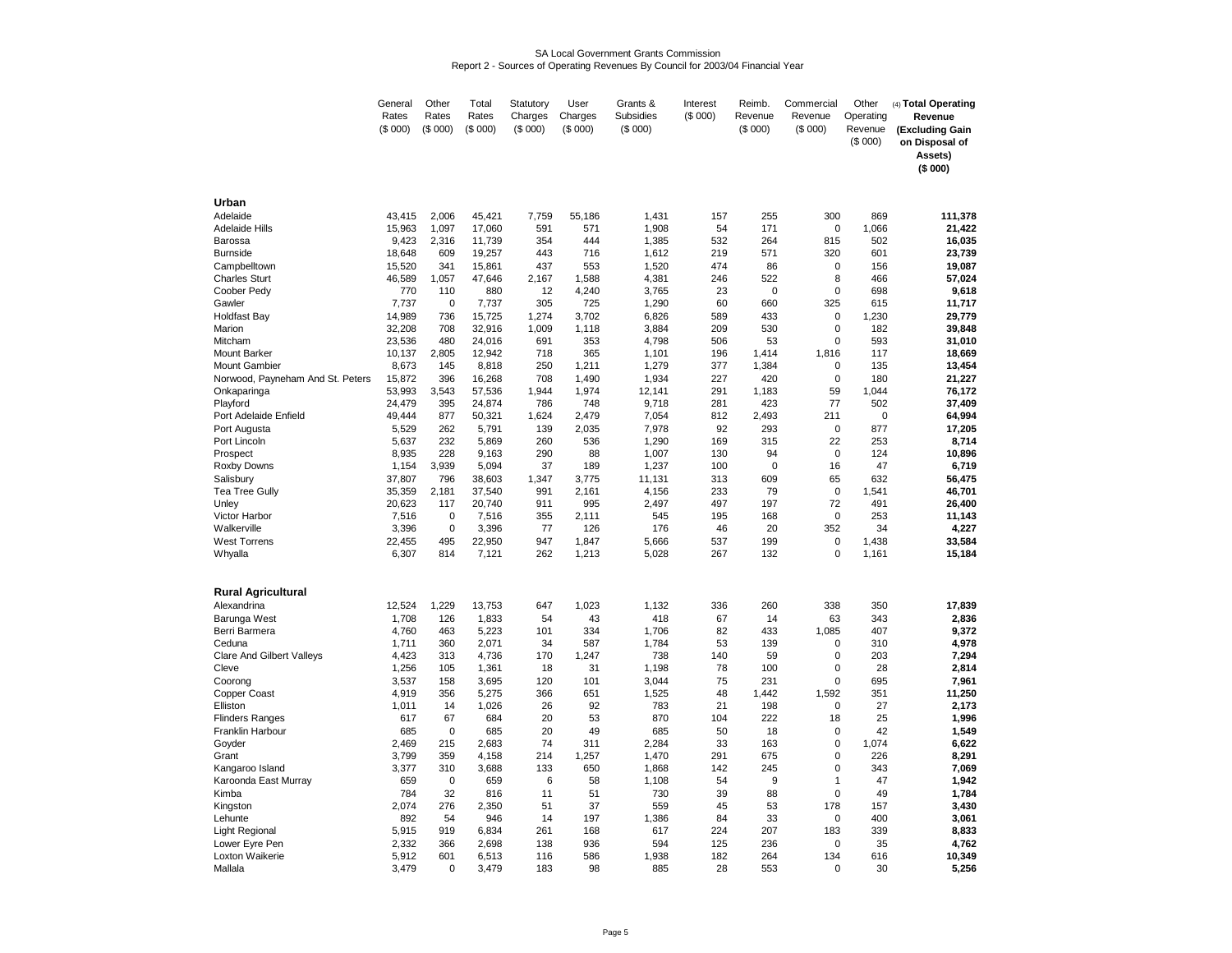### SA Local Government Grants CommissionReport 2 - Sources of Operating Revenues By Council for 2003/04 Financial Year

|                      | General<br>Rates<br>(\$000) | Other<br>Rates<br>(S 000) | Total<br>Rates<br>(\$000) | Statutory<br>Charges<br>(\$000) | User<br>Charges<br>(\$000) | Grants &<br>Subsidies<br>(S 000) | Interest<br>(\$000) | Reimb.<br>Revenue<br>(S 000) | Commercial<br>Revenue<br>(S 000) | Other<br>Operating<br>Revenue<br>(\$000) | (4) Total Operating<br>Revenue<br>(Excluding Gain<br>on Disposal of<br>Assets)<br>(\$000) |
|----------------------|-----------------------------|---------------------------|---------------------------|---------------------------------|----------------------------|----------------------------------|---------------------|------------------------------|----------------------------------|------------------------------------------|-------------------------------------------------------------------------------------------|
| Mid Murray           | 5,001                       | 283                       | 5,284                     | 199                             | 309                        | 2,515                            | 99                  | 738                          | 557                              | 93                                       | 9,794                                                                                     |
| Mount Remarkable     | 1.244                       | 66                        | 1,310                     | 44                              | 183                        | 1,136                            | 54                  | 562                          | $\mathbf 0$                      | 66                                       | 3,355                                                                                     |
| Murray Bridge        | 7,648                       | 86                        | 7,734                     | 304                             | 903                        | 5,151                            | 147                 | 385                          | $\mathbf 0$                      | 281                                      | 14,905                                                                                    |
| Naracoorte Lucindale | 6,072                       | 68                        | 6.140                     | 167                             | 208                        | 1,977                            | 35                  | 587                          | 652                              | 290                                      | 10,056                                                                                    |
| Northern Areas       | 2,103                       | 90                        | 2,193                     | 61                              | 110                        | 1,307                            | 25                  | 789                          | 575                              | 1,282                                    | 6,342                                                                                     |
| Orroroo/Carrieton    | 415                         | 39                        | 454                       | 8                               | 52                         | 1,171                            | 81                  | 126                          | $\mathbf 0$                      | 29                                       | 1,921                                                                                     |
| Peterborough         | 636                         | 54                        | 690                       | 22                              | 60                         | 1,397                            | 58                  | 73                           | 9                                | 87                                       | 2,396                                                                                     |
| Port Pirie           | 5,222                       | 108                       | 5,330                     | 196                             | 533                        | 3,812                            | 126                 | 115                          | 348                              | 196                                      | 10,656                                                                                    |
| Renmark Paringa      | 2,922                       | 348                       | 3,270                     | 153                             | 458                        | 1,600                            | 66                  | 45                           | 0                                | 23                                       | 5,615                                                                                     |
| Robe                 | 1,590                       | 278                       | 1,867                     | 43                              | 130                        | 742                              | 8                   | 59                           | 118                              | 174                                      | 3,142                                                                                     |
| Southern Mallee      | 1.803                       | 69                        | 1.872                     | 34                              | 286                        | 1,746                            | 24                  | 105                          | $\mathbf 0$                      | 113                                      | 4,180                                                                                     |
| Streaky Bay          | 1,304                       | 100                       | 1.405                     | 47                              | 938                        | 1,339                            | 63                  | 145                          | $\Omega$                         | 53                                       | 3,989                                                                                     |
| Tatiara              | 5,066                       | 369                       | 5,435                     | 67                              | 107                        | 1,738                            | 97                  | 154                          | 17                               | 446                                      | 8,061                                                                                     |
| Tumby Bay            | 1.685                       | 298                       | 1,983                     | 42                              | 63                         | 786                              | 99                  | 148                          | 0                                | 457                                      | 3,578                                                                                     |
| Wakefield Regional   | 3,253                       | 187                       | 3,440                     | 225                             | 391                        | 2,085                            | 94                  | 359                          | $\mathbf 0$                      | 792                                      | 7,387                                                                                     |
| Wattle Range         | 8,132                       | 486                       | 8,619                     | 175                             | 895                        | 2,514                            | 75                  | 649                          | 71                               | 125                                      | 13,123                                                                                    |
| Yankalilla           | 3,720                       | 274                       | 3,994                     | 206                             | 693                        | 395                              | 42                  | 17                           | $\mathbf 0$                      | 9                                        | 5,356                                                                                     |
| Yorke Peninsula      | 6,936                       | 346                       | 7,282                     | 321                             | 218                        | 2,151                            | 255                 | 1,217                        | 2,315                            | 396                                      | 14,155                                                                                    |
| <b>State Total</b>   | 679,711                     | 36,558                    | 716,269                   | 31,780                          | 107,636                    | 167,624                          | 11,581              | 24,886                       | 12,712                           | 26,817                                   | 1,099,304                                                                                 |

Source

There may be differences from councils Financial Statements so as to enhance data consistency and comparability.South Australian Local Government Grants Commission - from councils submitted Supplementary Return to the Annual Financial Statements.

Notes 1.

2. There may be differences in the data provided by councils in their Supplementary Returns to that provided in their Financial Statements due to different reporting methods, ie, some councils report in whole numbers and others in amounts rounded to the nearest thousand dollars.

3.The information contained in this report is exclusively for council's internal use only. Any other use, disclosure or reproduction of this document is unauthorised.

<sup>4</sup> Total Operating Revenue excludes gains on disposal of assets (which are included in the AAS27 calculation of Operating Revenue)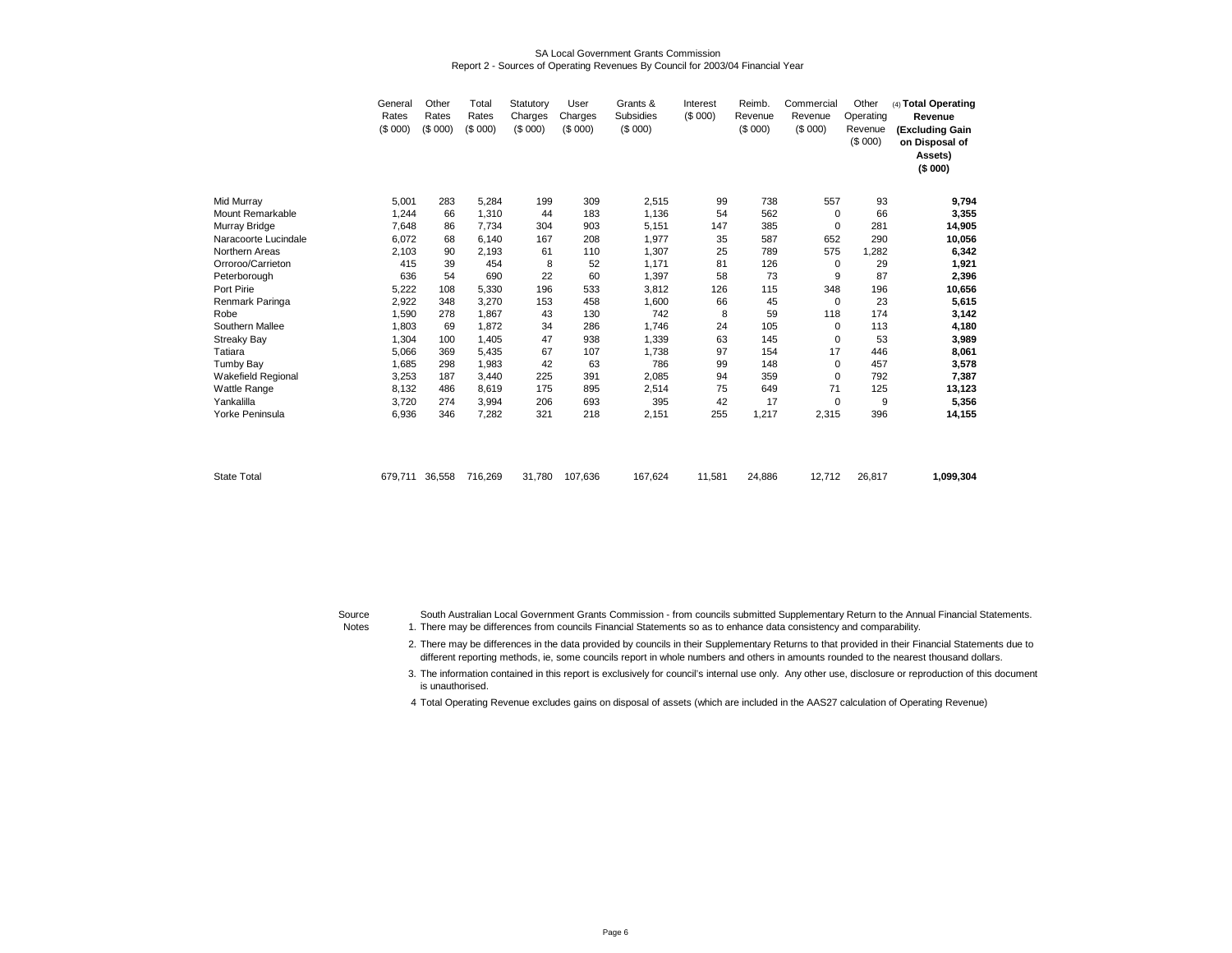# SA Local Government Grants Commission Report 3 - Operating Expense Information By Council for 2003/04 Financial Year

|                                                 | Employee<br>Costs<br>(\$000) | Contractual<br>Services<br>(\$000) | Materials<br>(S 000) | Depreciation /<br>Amortisation<br>(\$000) | Interest<br>(\$000)     | Levies Paid to<br>State<br>Government<br><b>Bodies</b><br>(\$000) | Grants /<br>Contributions<br>Donations<br>(\$000) | Other Expenses<br>(\$000) | (4) Total Operating<br><b>Expenses (Excluding</b><br><b>Book Losses on</b><br><b>Revaluation and/or</b><br><b>Disposal of Assets)</b><br>(\$ 000) |
|-------------------------------------------------|------------------------------|------------------------------------|----------------------|-------------------------------------------|-------------------------|-------------------------------------------------------------------|---------------------------------------------------|---------------------------|---------------------------------------------------------------------------------------------------------------------------------------------------|
| Urban                                           |                              |                                    |                      |                                           |                         |                                                                   |                                                   |                           |                                                                                                                                                   |
| Adelaide                                        | 36,875                       | 23,836                             | 8,438                | 15,533                                    | 1,178                   | 513                                                               | 2,308                                             | 12,425                    | 101,106                                                                                                                                           |
| <b>Adelaide Hills</b>                           | 7,538                        | 3,739                              | 3,198                | 4,293                                     | 361                     | 701                                                               | $\Omega$                                          | 2,708                     | 22,536                                                                                                                                            |
| Barossa                                         | 4,577                        | 3,486                              | 1,702                | 2,908                                     | 729                     | 45                                                                | 54                                                | 1,513                     | 15,014                                                                                                                                            |
| <b>Burnside</b>                                 | 8,855                        | 5,712<br>5,229                     | 2,293                | 6,828                                     | 304                     | $\mathbf 0$<br>353                                                | $\mathbf 0$<br>238                                | 1,858<br>1,034            | 25,850                                                                                                                                            |
| Campbelltown<br><b>Charles Sturt</b>            | 5,245<br>20,321              | 12,581                             | 2,347<br>6,032       | 5,974<br>8,476                            | 44<br>1,509             | 1,088                                                             | 313                                               | 5,444                     | 20,464<br>55,764                                                                                                                                  |
| Coober Pedy                                     | 2,030                        | 872                                | 4,928                | 1,619                                     | 255                     | $\mathbf 0$                                                       | 12                                                | 513                       | 10,229                                                                                                                                            |
| Gawler                                          | 3,793                        | 2,344                              | 1,306                | 1,326                                     | 450                     | $\mathsf 0$                                                       | $\mathbf 0$                                       | 1,267                     | 10,486                                                                                                                                            |
| <b>Holdfast Bay</b>                             | 10,990                       | 8,356                              | 2,188                | 4,658                                     | 1,083                   | 407                                                               | 64                                                | 3,013                     | 30,759                                                                                                                                            |
| Marion                                          | 15,003                       | 9,186                              | 3,431                | 7,954                                     | 658                     | $\mathbf 0$                                                       | $\mathbf 0$                                       | 3,702                     | 39,934                                                                                                                                            |
| Mitcham                                         | 11,676                       | 7,593                              | 2,037                | 9,663                                     | 612                     | 457                                                               | 46                                                | 70                        | 32,154                                                                                                                                            |
| Mount Barker                                    | 5,739                        | 4,055                              | 2,173                | 3,715                                     | 306                     | 80                                                                | 437                                               | 2,497                     | 19,002                                                                                                                                            |
| <b>Mount Gambier</b>                            | 4,281                        | 2,525                              | 1,865                | 4,026                                     | 322                     | 218                                                               | 749                                               | 597                       | 14,583                                                                                                                                            |
| Norwood, Payneham And St. Peters<br>Onkaparinga | 7,611<br>27,052              | 5,229<br>17,365                    | 1,953<br>8,977       | 5,441<br>14,799                           | 587<br>1,181            | 401<br>1,757                                                      | 53<br>2,261                                       | 2,612<br>6,364            | 23,887<br>79,756                                                                                                                                  |
| Playford                                        | 15,024                       | 6,770                              | 4,125                | 8,597                                     | 1,939                   | 427                                                               | 116                                               | 3,476                     | 40,474                                                                                                                                            |
| Port Adelaide Enfield                           | 22,381                       | 14,553                             | 7,814                | 14,919                                    | 2,033                   | 904                                                               | $\mathbf 0$                                       | 5,060                     | 67,664                                                                                                                                            |
| Port Augusta                                    | 7,948                        | 3,216                              | 2,406                | 2,334                                     | 327                     | 39                                                                | 111                                               | 2,028                     | 18,408                                                                                                                                            |
| Port Lincoln                                    | 1,919                        | 1,833                              | 901                  | 1,479                                     | $\mathbf 0$             | 254                                                               | $\mathbf 0$                                       | 917                       | 7,303                                                                                                                                             |
| Prospect                                        | 3,642                        | 2,576                              | 1,079                | 2,108                                     | 174                     | 6                                                                 | $\mathbf 0$                                       | 918                       | 10,503                                                                                                                                            |
| Roxby Downs                                     | 687                          | 2,777                              | 2,285                | 1,282                                     | $\overline{\mathbf{A}}$ | $\mathbf 0$                                                       | $\Omega$                                          | 357                       | 7,392                                                                                                                                             |
| Salisbury                                       | 20,653                       | 16,248                             | 5,392                | 10,552                                    | 1,660                   | 724                                                               | 133                                               | 3,638                     | 59,000                                                                                                                                            |
| <b>Tea Tree Gully</b>                           | 17,762                       | 10,518                             | 5,075                | 10,812                                    | 1,285                   | 39<br>$\mathbf 0$                                                 | $\pmb{0}$<br>$\mathbf 0$                          | 4,734                     | 50,225                                                                                                                                            |
| Unley<br>Victor Harbor                          | 8,527<br>3,526               | 4,844<br>2,094                     | 2,413<br>1,294       | 5,818<br>3,208                            | 1,085<br>696            | 26                                                                | 22                                                | 4,136<br>1,263            | 26,824<br>12,129                                                                                                                                  |
| Walkerville                                     | 1,338                        | 1,057                              | 334                  | 1,012                                     | 73                      | 123                                                               | 0                                                 | 343                       | 4,281                                                                                                                                             |
| <b>West Torrens</b>                             | 11,894                       | 5,746                              | 550                  | 10,519                                    | 1,475                   | 495                                                               | 227                                               | 6,821                     | 37,727                                                                                                                                            |
| Whyalla                                         | 6,262                        | 2,468                              | 1,944                | 3,862                                     | 330                     | $\mathbf 0$                                                       | 33                                                | 2,219                     | 17,117                                                                                                                                            |
| <b>Rural Agricultural</b>                       |                              |                                    |                      |                                           |                         |                                                                   |                                                   |                           |                                                                                                                                                   |
| Alexandrina                                     | 6,009                        | 3,165                              | 2,089                | 4,692                                     | 848                     | 92                                                                | 529                                               | 1,414                     | 18,838                                                                                                                                            |
| Barunga West                                    | 866                          | 540                                | 288                  | 682                                       | 92                      | $\mathbf 0$                                                       | $\mathbf 0$                                       | 611                       | 3,079                                                                                                                                             |
| Berri Barmera                                   | 3,289                        | 896                                | 1,076                | 2,170                                     | 201                     | 27                                                                | 37                                                | 1,628                     | 9,324                                                                                                                                             |
| Ceduna                                          | 1,652                        | 1,080                              | 950                  | 1,542                                     | 136                     | 54                                                                | $\mathbf 0$                                       | 741                       | 6,155                                                                                                                                             |
| <b>Clare And Gilbert Valleys</b>                | 2,314                        | 1,567                              | 954<br>409           | 3,454                                     | $\mathbf 0$             | $\mathbf 0$                                                       | 8<br>$\Omega$                                     | 962                       | 9,259                                                                                                                                             |
| Cleve<br>Coorong                                | 824<br>2,206                 | 137<br>1,123                       | 688                  | 794<br>2,119                              | 48<br>72                | 36<br>26                                                          | 0                                                 | 263<br>1,490              | 2,511<br>7,724                                                                                                                                    |
| Copper Coast                                    | 3,424                        | 2,389                              | 1,155                | 4,192                                     | 200                     | 25                                                                | $\Omega$                                          | 822                       | 12,207                                                                                                                                            |
| Elliston                                        | 753                          | 470                                | 370                  | 526                                       | 28                      | $\mathsf 0$                                                       | 0                                                 | 257                       | 2,403                                                                                                                                             |
| <b>Flinders Ranges</b>                          | 707                          | 284                                | 319                  | 1,093                                     | 36                      | $\mathbf 0$                                                       | $\Omega$                                          | 301                       | 2,740                                                                                                                                             |
| Franklin Harbour                                | 456                          | 185                                | 261                  | 929                                       | $\overline{7}$          | $\mathbf 0$                                                       | $\Omega$                                          | $-110$                    | 1,728                                                                                                                                             |
| Goyder                                          | 1,577                        | 677                                | 1,004                | 4,377                                     | 101                     | 10                                                                | 11                                                | 897                       | 8,654                                                                                                                                             |
| Grant                                           | 2,193                        | 1,002                              | 901                  | 4,920                                     | 126                     | 64                                                                | 175                                               | 1,215                     | 10,596                                                                                                                                            |
| Kangaroo Island                                 | 2,628                        | 734                                | 940                  | 2,977                                     | 228                     | $\mathbf 0$                                                       | $\mathbf 0$                                       | 768                       | 8,275                                                                                                                                             |
| Karoonda East Murray<br>Kimba                   | 465<br>539                   | 186<br>305                         | 269<br>334           | 545<br>586                                | $\overline{2}$<br>19    | $\mathbf 0$<br>2                                                  | $\Omega$<br>$\Omega$                              | 47<br>67                  | 1,515<br>1,852                                                                                                                                    |
| Kingston                                        | 821                          | 899                                | 310                  | 1,610                                     | 201                     | 30                                                                | $\pmb{0}$                                         | 242                       | 4,113                                                                                                                                             |
| Lehunte                                         | 741                          | 311                                | 318                  | 3,022                                     | $\mathbf 0$             | $\mathbf 0$                                                       | $\Omega$                                          | 199                       | 4,591                                                                                                                                             |
| Light Regional                                  | 2,179                        | 2,158                              | 777                  | 4,022                                     | 495                     | $\mathbf 0$                                                       | 230                                               | 1,188                     | 11,049                                                                                                                                            |
| Lower Eyre Pen                                  | 1,338                        | 830                                | 578                  | 1,336                                     | 175                     | 87                                                                | 29                                                | 67                        | 4,440                                                                                                                                             |
| Loxton Waikerie                                 | 3,321                        | 1,230                              | 1,528                | 3,203                                     | 197                     | $\mathbf 0$                                                       | $\mathbf 0$                                       | 901                       | 10,381                                                                                                                                            |
| Mallala                                         | 1,780                        | 856                                | 420                  | 1,098                                     | 199                     | 6                                                                 | 154                                               | 67                        | 4,580                                                                                                                                             |
| Mid Murray                                      | 3,532                        | 1,405                              | 1,664                | 2,750                                     | 260                     | 20                                                                | 44                                                | 259                       | 9,934                                                                                                                                             |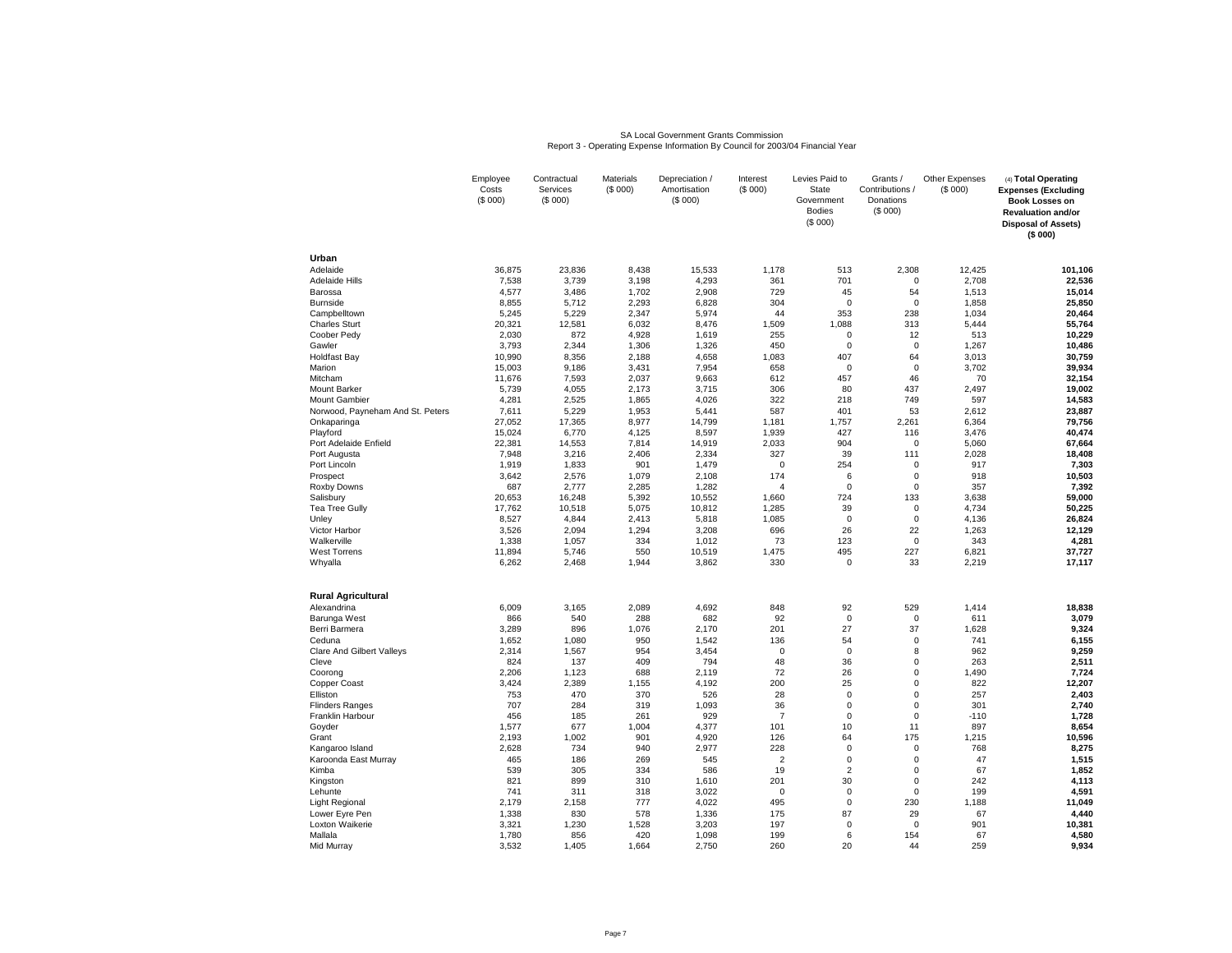### SA Local Government Grants CommissionReport 3 - Operating Expense Information By Council for 2003/04 Financial Year

|                      | Employee<br>Costs<br>(\$000) | Contractual<br>Services<br>(\$000) | <b>Materials</b><br>(\$000) | Depreciation /<br>Amortisation<br>(\$000) | Interest<br>(\$000) | Levies Paid to<br>State<br>Government<br><b>Bodies</b><br>(\$000) | Grants /<br>Contributions /<br>Donations<br>(\$000) | Other Expenses<br>(\$000) | (4) Total Operating<br><b>Expenses (Excluding</b><br><b>Book Losses on</b><br><b>Revaluation and/or</b><br><b>Disposal of Assets)</b><br>(\$000) |
|----------------------|------------------------------|------------------------------------|-----------------------------|-------------------------------------------|---------------------|-------------------------------------------------------------------|-----------------------------------------------------|---------------------------|--------------------------------------------------------------------------------------------------------------------------------------------------|
| Mount Remarkable     | 748                          | 1,216                              | 693                         | 981                                       | 55                  | $\mathbf 0$                                                       | 0                                                   | 80                        | 3,773                                                                                                                                            |
| Murray Bridge        | 4,941                        | 2,855                              | 1,451                       | 3,436                                     | 337                 | 44                                                                | $\mathbf 0$                                         | 1,451                     | 14,515                                                                                                                                           |
| Naracoorte Lucindale | 3,051                        | 807                                | 414                         | 4,441                                     | 217                 | 51                                                                | 29                                                  | 2,005                     | 11,015                                                                                                                                           |
| Northern Areas       | 1,558                        | 485                                | 1,216                       | 2,349                                     | 46                  | 0                                                                 | 0                                                   | 1,616                     | 7,271                                                                                                                                            |
| Orroroo/Carrieton    | 541                          | 548                                | 466                         | 543                                       | 3                   | 0                                                                 | $\Omega$                                            | $-213$                    | 1,887                                                                                                                                            |
| Peterborough         | 863                          | 471                                | 477                         | 1,286                                     |                     | 0                                                                 | 0                                                   | 363                       | 3,461                                                                                                                                            |
| Port Pirie           | 3,883                        | 1,261                              | 2,221                       | 3,169                                     | 182                 | 0                                                                 | $\Omega$                                            | 1,240                     | 11,956                                                                                                                                           |
| Renmark Paringa      | 1,593                        | 1,253                              | 655                         | 1,088                                     | 10                  | 0                                                                 | 0                                                   | 713                       | 5,312                                                                                                                                            |
| Robe                 | 1,142                        | 567                                | 306                         | 494                                       | 116                 | 28                                                                | 2                                                   | 528                       | 3,182                                                                                                                                            |
| Southern Mallee      | 1,455                        | 372                                | 663                         | 1,376                                     | 90                  | 0                                                                 | 3                                                   | 134                       | 4,093                                                                                                                                            |
| <b>Streaky Bay</b>   | 860                          | 891                                | 711                         | 733                                       | 50                  | 0                                                                 | 0                                                   | 281                       | 3,525                                                                                                                                            |
| Tatiara              | 2,180                        | 2,025                              | 465                         | 3,304                                     | 244                 | 17                                                                | $\Omega$                                            | 370                       | 8,605                                                                                                                                            |
| Tumby Bay            | 847                          | 588                                | 476                         | 2,119                                     | 61                  | 53                                                                | 13                                                  | 494                       | 4,651                                                                                                                                            |
| Wakefield Regional   | 2,099                        | 1,328                              | 1,037                       | 1,646                                     | 88                  | 15                                                                | 218                                                 | 910                       | 7,340                                                                                                                                            |
| Wattle Range         | 4,056                        | 2,815                              | 1,473                       | 5,914                                     | 441                 | 0                                                                 | $\mathbf 0$                                         | 1,994                     | 16,692                                                                                                                                           |
| Yankalilla           | 1,809                        | 1,074                              | 931                         | 970                                       | 240                 | $\mathbf 0$                                                       | $\mathbf 0$                                         | 652                       | 5,676                                                                                                                                            |
| Yorke Peninsula      | 4,206                        | 2,632                              | 2,625                       | 7,574                                     | 351                 | 26                                                                | 71                                                  | 1,505                     | 18,991                                                                                                                                           |
|                      |                              |                                    |                             |                                           |                     |                                                                   |                                                     |                           |                                                                                                                                                  |
| <b>State Total</b>   | 372,594                      | 230,428                            | 122,361                     | 267,775                                   | 26,862              | 9,771                                                             | 8,729                                               | 109,944                   | 1,148,465                                                                                                                                        |

Source

South Australian Local Government Grants Commission - from councils submitted Supplementary Return to the Annual Financial Statements.

Notes 1. There may be differences from councils Financial Statements so as to enhance data consistency and comparability.

2. There may be differences in the data provided by councils in their Supplementary Returns to that provided in their Financial Statements due to different reporting methods, ie, some councils report in whole numbers and others in amounts rounded to the nearest thousand dollars.

3.The information contained in this report is exclusively for council's internal use only. Any other use, disclosure or reproduction of this document is unauthorised.

4. Total Operating Expenses exclude book losses on revaluation of assets and/or disposal of assets (which are included in the AAS 27 calculation of Operating Expenses).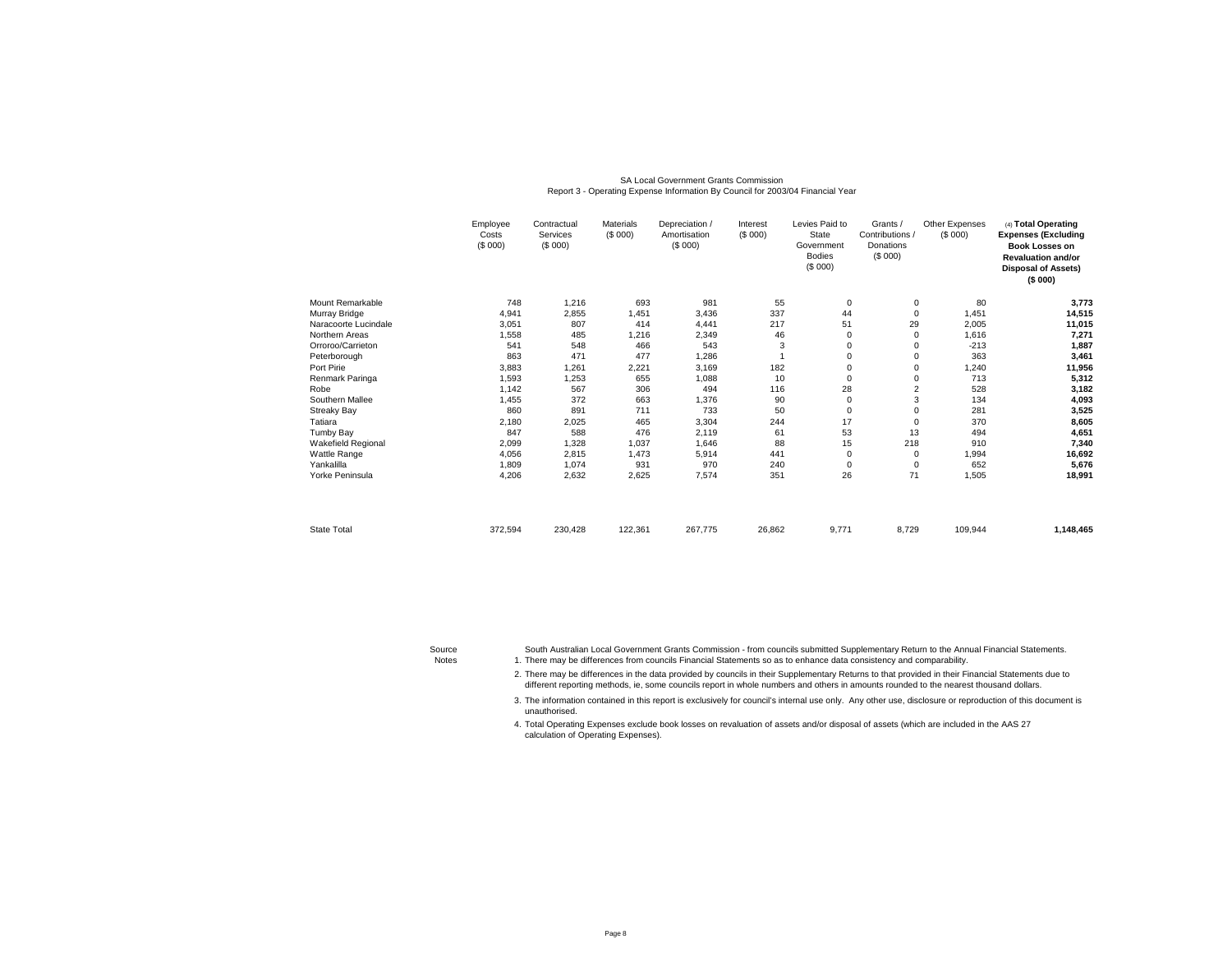SA Local Government Grants Commission<br>Report 4 - Capital Transactions Associated with the Net Acquisition of Non-financial Assets By Council for 2003/04 Financial Year (4)

|                                  | Capital<br>Investment<br>Expenditure<br>(\$000) | Value of<br>Assets<br>Donated<br>(\$000) | <b>Sub Total</b><br>(\$000) | Capital Grants Other Capital<br>for New<br>Assets: Cwlth,<br>State, L/Govt<br>(\$000) | Subsidies and<br>Monetary<br>Contributions<br>(\$000) | Assets<br>Donated<br>(\$000) | Depreciation /<br>Amortisation of<br>Assets<br>(\$000) | Proceeds from<br>Sale of Assets<br>(S 000) | <b>Sub Total</b><br>(\$000) | (4) Capital<br>Deficit/<br>(Surplus)<br>(\$000) |
|----------------------------------|-------------------------------------------------|------------------------------------------|-----------------------------|---------------------------------------------------------------------------------------|-------------------------------------------------------|------------------------------|--------------------------------------------------------|--------------------------------------------|-----------------------------|-------------------------------------------------|
| Urban                            |                                                 |                                          |                             |                                                                                       |                                                       |                              |                                                        |                                            |                             |                                                 |
| Adelaide                         | 29,102                                          | $\mathsf{O}\xspace$                      | 29,102                      | 4,465                                                                                 | 134                                                   | $\pmb{0}$                    | 15,533                                                 | 5,213                                      | 25,345                      | 3,757                                           |
| Adelaide Hills                   | 3,128                                           | 0                                        | 3,128                       | 788                                                                                   | 0                                                     | $\Omega$                     | 4,293                                                  | 210                                        | 5,291                       | (2, 163)                                        |
| Barossa                          | 6,710                                           | 913                                      | 7,623                       | 713                                                                                   | 0                                                     | 913                          | 2,908                                                  | 3,580                                      | 8,114                       | (491)                                           |
| <b>Burnside</b>                  | 7,554                                           | 241                                      | 7,795                       | 495                                                                                   | 0                                                     | 241                          | 6,828                                                  | 50                                         | 7,614                       | 181                                             |
| Campbelltown                     | 5,338                                           | 284                                      | 5,622                       | 860                                                                                   | 0                                                     | 284                          | 5,974                                                  | 2,210                                      | 9,328                       | (3,706)                                         |
| <b>Charles Sturt</b>             | 13,787                                          | 250                                      | 14,037                      | 1,843                                                                                 | 0                                                     | 250                          | 8,476                                                  | 2,643                                      | 13,212                      | 825                                             |
| Coober Pedy                      | 361                                             | $\Omega$                                 | 361                         | 252                                                                                   | $\Omega$                                              | $\Omega$                     | 1,619                                                  | 18                                         | 1,889                       | (1,528)                                         |
| Gawler                           | 2,683                                           | $\mathbf 0$                              | 2,683                       | 179                                                                                   | 0                                                     | $\mathbf 0$                  | 1,326                                                  | 9                                          | 1,514                       | 1,169                                           |
| <b>Holdfast Bay</b>              | 4,748                                           | 60                                       | 4,808                       | 751                                                                                   | 662                                                   | 60                           | 4,658                                                  | 443                                        | 6,574                       | (1,766)                                         |
| Marion                           | 6,546                                           | 3,157                                    | 9,703                       | 553                                                                                   | $\pmb{0}$                                             | 3,157                        | 7,954                                                  | 877                                        | 12,541                      | (2,838)                                         |
| Mitcham                          | 10,323                                          | 2,207                                    | 12,530                      | $\mathbf 0$                                                                           | 481                                                   | 2,207                        | 9,663                                                  | 1,500                                      | 13,851                      | (1, 321)                                        |
| <b>Mount Barker</b>              | 3,790                                           | 2.868                                    | 6.658                       | 169                                                                                   | 1.109                                                 | 2.868                        | 3,715                                                  | 604                                        | 8,465                       | (1, 807)                                        |
| <b>Mount Gambier</b>             | 5,210                                           | 0                                        | 5,210                       | 1,523                                                                                 | 94                                                    | $\mathbf 0$                  | 4,026                                                  | 632                                        | 6,275                       | (1,065)                                         |
| Norwood, Payneham And St. Peters | 3,495                                           | 0                                        | 3,495                       | $\mathbf 0$                                                                           | 125                                                   | $\Omega$                     | 5,441                                                  | 804                                        | 6,370                       | (2, 875)                                        |
| Onkaparinga                      | 16,025                                          | 4,892                                    | 20,917                      | 1,523                                                                                 | 2,551                                                 | 4,892                        | 14,799                                                 | 6,007                                      | 29,772                      | (8, 855)                                        |
| Playford                         | 18,461                                          | 2,315                                    | 20.776                      | 1,033                                                                                 | 864                                                   | 2,315                        | 8,597                                                  | 1,478                                      | 14,287                      | 6,489                                           |
| Port Adelaide Enfield            | 17,473                                          | 4,016                                    | 21,489                      | 2,688                                                                                 | 0<br>0                                                | 4,016                        | 14,919                                                 | 1,759                                      | 23,382                      | (1, 893)                                        |
| Port Augusta                     | 3,467<br>3,055                                  | 0<br>0                                   | 3,467<br>3,055              | 1,072<br>153                                                                          | 0                                                     | $\Omega$<br>0                | 2,334<br>1,479                                         | 898<br>284                                 | 4,304<br>1,916              | (837)<br>1,139                                  |
| Port Lincoln                     |                                                 | 0                                        | 4,833                       | $\overline{1}$                                                                        | 0                                                     | $\mathbf 0$                  |                                                        | 377                                        | 2,486                       | 2,347                                           |
| Prospect                         | 4,833<br>549                                    | $\Omega$                                 | 549                         | $\mathbf 0$                                                                           | 0                                                     | $\Omega$                     | 2,108<br>1,282                                         |                                            | 1,279                       |                                                 |
| Roxby Downs                      | 16,860                                          | 4,812                                    | 21,672                      | 3,235                                                                                 | 1,699                                                 | 4,812                        | 10,552                                                 | (3)<br>4,408                               | 24,706                      | (730)<br>(3,034)                                |
| Salisbury<br>Tea Tree Gully      | 6,311                                           | 451                                      | 6,762                       | 1,251                                                                                 | 100                                                   | 451                          | 10,812                                                 | 1,398                                      | 14,012                      | (7, 250)                                        |
| Unley                            | 13,511                                          | 0                                        | 13,511                      | 10                                                                                    | 481                                                   | $\pmb{0}$                    | 5,818                                                  | 448                                        | 6,758                       | 6,754                                           |
| Victor Harbor                    | 2,934                                           | 434                                      | 3,368                       | 428                                                                                   | $\mathbf 0$                                           | 434                          | 3,208                                                  | 1,950                                      | 6,020                       | (2,652)                                         |
| Walkerville                      | 1,248                                           | 0                                        | 1.248                       | 50                                                                                    | 29                                                    | $\Omega$                     | 1.012                                                  | 118                                        | 1,209                       | 38                                              |
| <b>West Torrens</b>              | 11,262                                          | 0                                        | 11,262                      | $\mathbf 0$                                                                           | 0                                                     | $\mathbf 0$                  | 10,519                                                 | 1,437                                      | 11,956                      | (694)                                           |
| Whyalla                          | 3,440                                           | $\Omega$                                 | 3,440                       | 622                                                                                   | $\Omega$                                              | $\Omega$                     | 3,862                                                  | 1,177                                      | 5,660                       | (2, 221)                                        |
|                                  |                                                 |                                          |                             |                                                                                       |                                                       |                              |                                                        |                                            |                             |                                                 |
| <b>Rural Agricultural</b>        |                                                 |                                          |                             |                                                                                       |                                                       |                              |                                                        |                                            |                             |                                                 |
| Alexandrina                      | 12,430                                          | 550                                      | 12,980                      | 1,084                                                                                 | 0                                                     | 550                          | 4,692                                                  | 5,147                                      | 11,473                      | 1,507                                           |
| Barunga West                     | 2,719                                           | 0                                        | 2.719                       | 1,065                                                                                 | 0                                                     | 0                            | 682                                                    | 153                                        | 1,900                       | 820                                             |
| Berri Barmera                    | 2,191                                           | 0                                        | 2,191                       | 455                                                                                   | 0                                                     | $\mathbf 0$                  | 2,170                                                  | 407                                        | 3,032                       | (840)                                           |
| Ceduna                           | 1,801                                           | 0                                        | 1.801                       | 549                                                                                   | 0                                                     | 0                            | 1,542                                                  | 404                                        | 2.495                       | (694)                                           |
| Clare And Gilbert Valleys        | 3,923                                           | 0                                        | 3,923                       | 901                                                                                   | 0                                                     | 0                            | 3,454                                                  | 1,224                                      | 5,578                       | (1,655)                                         |
| Cleve                            | 1,489                                           | 0                                        | 1,489                       | 66                                                                                    | 0                                                     | $\mathbf 0$                  | 794                                                    | 486                                        | 1,346                       | 143                                             |
| Coorong                          | 4,022                                           | 0                                        | 4,022                       | 438                                                                                   | 0                                                     | 0                            | 2,119                                                  | 1,172                                      | 3,729                       | 293                                             |
| Copper Coast                     | 4,250                                           | 1,476                                    | 5,726                       | 609                                                                                   | 268                                                   | 1,476                        | 4,192                                                  | 507                                        | 7,052                       | (1, 326)                                        |
| Elliston                         | 999                                             | 0                                        | 999                         | $\mathbf 0$                                                                           | 0                                                     | $\Omega$                     | 526                                                    | 594                                        | 1,120                       | (121)                                           |
| <b>Flinders Ranges</b>           | 903                                             | 0                                        | 903                         | 600                                                                                   | 0                                                     | 0                            | 1,093                                                  | 91                                         | 1,783                       | (879)                                           |
| Franklin Harbour                 | 1,454                                           | 0                                        | 1,454                       | 635                                                                                   | 0                                                     | $\mathbf 0$                  | 929                                                    | 154                                        | 1,718                       | (264)                                           |
| Goyder                           | 2,577                                           | 0                                        | 2,577                       | $\mathbf 0$                                                                           | 0                                                     | $\mathbf 0$                  | 4,377                                                  | 444                                        | 4,821                       | (2, 244)                                        |
| Grant                            | 3,527                                           | 40                                       | 3,567                       | 376                                                                                   | 0                                                     | 40                           | 4,920                                                  | 853                                        | 6,189                       | (2,622)                                         |
| Kangaroo Island                  | 3,023                                           | 0                                        | 3.023                       | 426                                                                                   | 0                                                     | $\mathbf 0$                  | 2,977                                                  | 286                                        | 3,688                       | (665)                                           |
| Karoonda East Murray             | 1,518                                           | 0                                        | 1,518                       | 137                                                                                   | 0                                                     | $\mathbf 0$                  | 545                                                    | 243                                        | 926                         | 592                                             |
| Kimba                            | 1,493                                           | 0                                        | 1,493                       | 625                                                                                   | 0                                                     | $\Omega$                     | 586                                                    | 209                                        | 1,420                       | 73                                              |
| Kingston                         | 2,327                                           | 0                                        | 2,327                       | 252                                                                                   | 0                                                     | $\mathbf 0$                  | 1,610                                                  | 333                                        | 2,195                       | 132                                             |
| Lehunte                          | 1,625                                           | 0                                        | 1,625                       | $\mathbf 0$                                                                           | 0                                                     | 0                            | 3,022                                                  | 322                                        | 3,344                       | (1,719)                                         |
| <b>Light Regional</b>            | 4,903                                           | 3,922                                    | 8,825                       | 1,048                                                                                 | 461                                                   | 3,922                        | 4,022                                                  | 982                                        | 10,435                      | (1,610)                                         |
| Lower Eyre Pen                   | 1,847                                           | 0                                        | 1,847                       | 725                                                                                   | 0                                                     | $\mathbf 0$                  | 1,336                                                  | 94                                         | 2,155                       | (308)                                           |
| Loxton Waikerie                  | 4,147                                           | $\Omega$                                 | 4,147                       | 1,125                                                                                 | 0                                                     | $\Omega$                     | 3,203                                                  | 937                                        | 5,265                       | (1, 118)                                        |
| Mallala                          | 2,703                                           | 0                                        | 2,703                       | 579                                                                                   | 128                                                   | $\mathbf 0$                  | 1,098                                                  | 374                                        | 2,179                       | 524                                             |
| Mid Murray                       | 2,855                                           | 4,027                                    | 6,882                       | 560                                                                                   | 6                                                     | 4.027                        | 2,750                                                  | 354                                        | 7,697                       | (815)                                           |
| Mount Remarkable                 | 2,911                                           | 0                                        | 2,911                       | 919                                                                                   | 0                                                     | $\Omega$                     | 981                                                    | 649                                        | 2,549                       | 362                                             |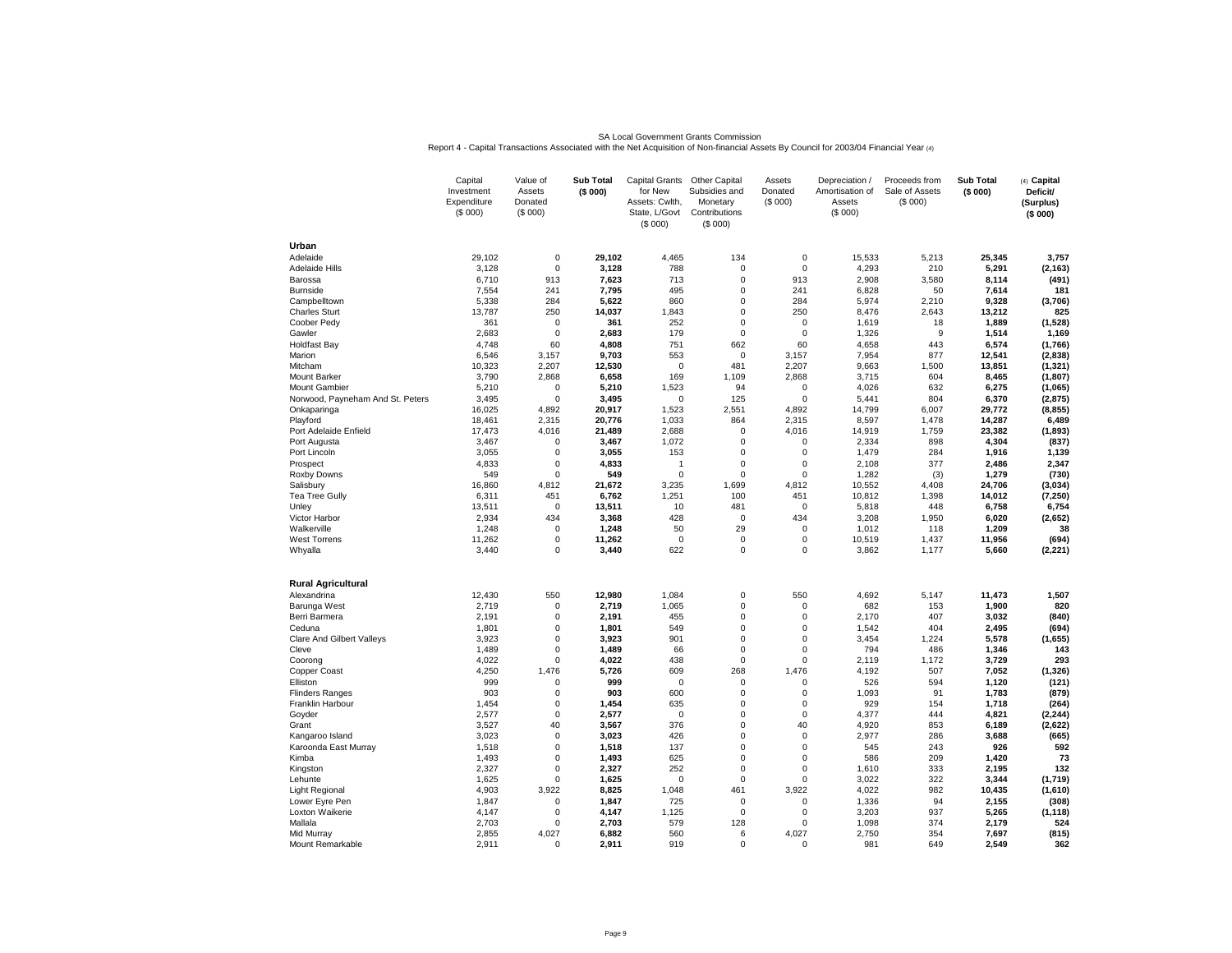|                           | Capital<br>Investment<br>Expenditure<br>(\$000) | Value of<br>Assets<br>Donated<br>(\$000) | <b>Sub Total</b><br>(\$000) | Capital Grants<br>for New<br>Assets: Cwlth.<br>State, L/Govt<br>(\$000) | Other Capital<br>Subsidies and<br>Monetary<br>Contributions<br>(\$000) | Assets<br>Donated<br>(\$000) | Depreciation /<br>Amortisation of<br>Assets<br>(\$000) | Proceeds from<br>Sale of Assets<br>(\$000) | <b>Sub Total</b><br>(\$000) | (4) Capital<br>Deficit/<br>(Surplus)<br>(\$000) |
|---------------------------|-------------------------------------------------|------------------------------------------|-----------------------------|-------------------------------------------------------------------------|------------------------------------------------------------------------|------------------------------|--------------------------------------------------------|--------------------------------------------|-----------------------------|-------------------------------------------------|
| Murray Bridge             | 5,920                                           | 0                                        | 5,920                       | 1,652                                                                   | $\mathbf 0$                                                            | 0                            | 3,436                                                  | 645                                        | 5,733                       | 187                                             |
| Naracoorte Lucindale      | 4,335                                           | $\mathbf 0$                              | 4,335                       | 322                                                                     | $\Omega$                                                               | 0                            | 4,441                                                  | 1,912                                      | 6,675                       | (2, 340)                                        |
| Northern Areas            | 2,170                                           | 0                                        | 2,170                       | 426                                                                     |                                                                        | 0                            | 2,349                                                  | 54                                         | 2,829                       | (659)                                           |
| Orroroo/Carrieton         | 805                                             | $\Omega$                                 | 805                         | 0                                                                       | $\Omega$                                                               | 0                            | 543                                                    | 78                                         | 621                         | 184                                             |
| Peterborough              | 579                                             | $\Omega$                                 | 579                         | 0                                                                       | $\Omega$                                                               | 0                            | 1,286                                                  | 333                                        | 1,619                       | (1,040)                                         |
| Port Pirie                | 2,777                                           | 0                                        | 2,777                       | 372                                                                     | $\Omega$                                                               | 0                            | 3,169                                                  | 644                                        | 4,185                       | (1, 408)                                        |
| Renmark Paringa           | 2,598                                           | 0                                        | 2,598                       | 626                                                                     |                                                                        | 0                            | 1,088                                                  | 1,088                                      | 2,802                       | (204)                                           |
| Robe                      | 599                                             | 0                                        | 599                         | 6                                                                       | 0                                                                      | 0                            | 494                                                    | 118                                        | 618                         | (19)                                            |
| Southern Mallee           | 1,884                                           | 0                                        | 1,884                       | 0                                                                       | $\Omega$                                                               | 0                            | 1,376                                                  | 336                                        | 1,712                       | 172                                             |
| <b>Streaky Bay</b>        | 2,205                                           | 0                                        | 2,205                       | 184                                                                     | 0                                                                      | 0                            | 733                                                    | 1026                                       | 1,943                       | 262                                             |
| Tatiara                   | 2,017                                           | 0                                        | 2,017                       | 558                                                                     | $\Omega$                                                               | 0                            | 3,304                                                  | 547                                        | 4,409                       | (2, 392)                                        |
| <b>Tumby Bay</b>          | 1,350                                           | 0                                        | 1,350                       | 204                                                                     | $\Omega$                                                               | 0                            | 2,119                                                  | 177                                        | 2,500                       | (1, 150)                                        |
| <b>Wakefield Regional</b> | 3,076                                           | $\Omega$                                 | 3,076                       | 269                                                                     | $\Omega$                                                               | 0                            | 1,646                                                  | 410                                        | 2,325                       | 752                                             |
| Wattle Range              | 5,233                                           | 0                                        | 5,233                       | 336                                                                     | $\mathbf 0$                                                            | 0                            | 5,914                                                  | 1,060                                      | 7,310                       | (2,076)                                         |
| Yankalilla                | 1,454                                           | 886                                      | 2,340                       | 195                                                                     | 257                                                                    | 886                          | 970                                                    | 380                                        | 2,688                       | (348)                                           |
| Yorke Peninsula           | 5,128                                           | $\mathbf 0$                              | 5,128                       | 968                                                                     | $\mathbf 0$                                                            | 0                            | 7,574                                                  | 1,009                                      | 9,551                       | (4, 423)                                        |
| State Total               | 335,973                                         | 37,801                                   | 373,774                     | 43,948                                                                  | 9,449                                                                  | 37,801                       | 267,775                                                | 66,765                                     | 425,738                     | (51, 963)                                       |

### SA Local Government Grants CommissionReport 4 - Capital Transactions Associated with the Net Acquisition of Non-financial Assets By Council for 2003/04 Financial Year (4)

Notes 1. South Australian Local Government Grants Commission - from councils submitted Supplementary Return to the Annual Financial Statements.There may be differences from councils Financial Statements so as to enhance data consistency and comparability.

2. There may be differences in the data provided by councils in their Supplementary Returns to that provided in their Financial Statements due to different reporting methods, ie, some councils report in whole numbers and others in amounts rounded to the nearest thousand dollars.

3.The information contained in this report is exclusively for council's internal use only. Any other use, disclosure or reproduction of this document is unauthorised.

4. At this stage, most councils do not provide data distinguishing capital investment expenditure on the renewal and replacement of existing assets on one hand, and capital investment expenditure on new and upgraded assets on the other. Therefore, no attempt has been made to show here the two separate measures recommended by the Financial Sustainability Review Board (i.e. "Net outlays on existing non-financial assets" and "Net acquisition of new and upgraded assets"). Subject to the agreement of councils, it is proposed to collect relevant data in the future to enable these two measures to be included in the Commission's Database reports. In the meantime, it should be noted that the sum of these two measures equals the Capital Deficit/(Surplus) measure used here.

Source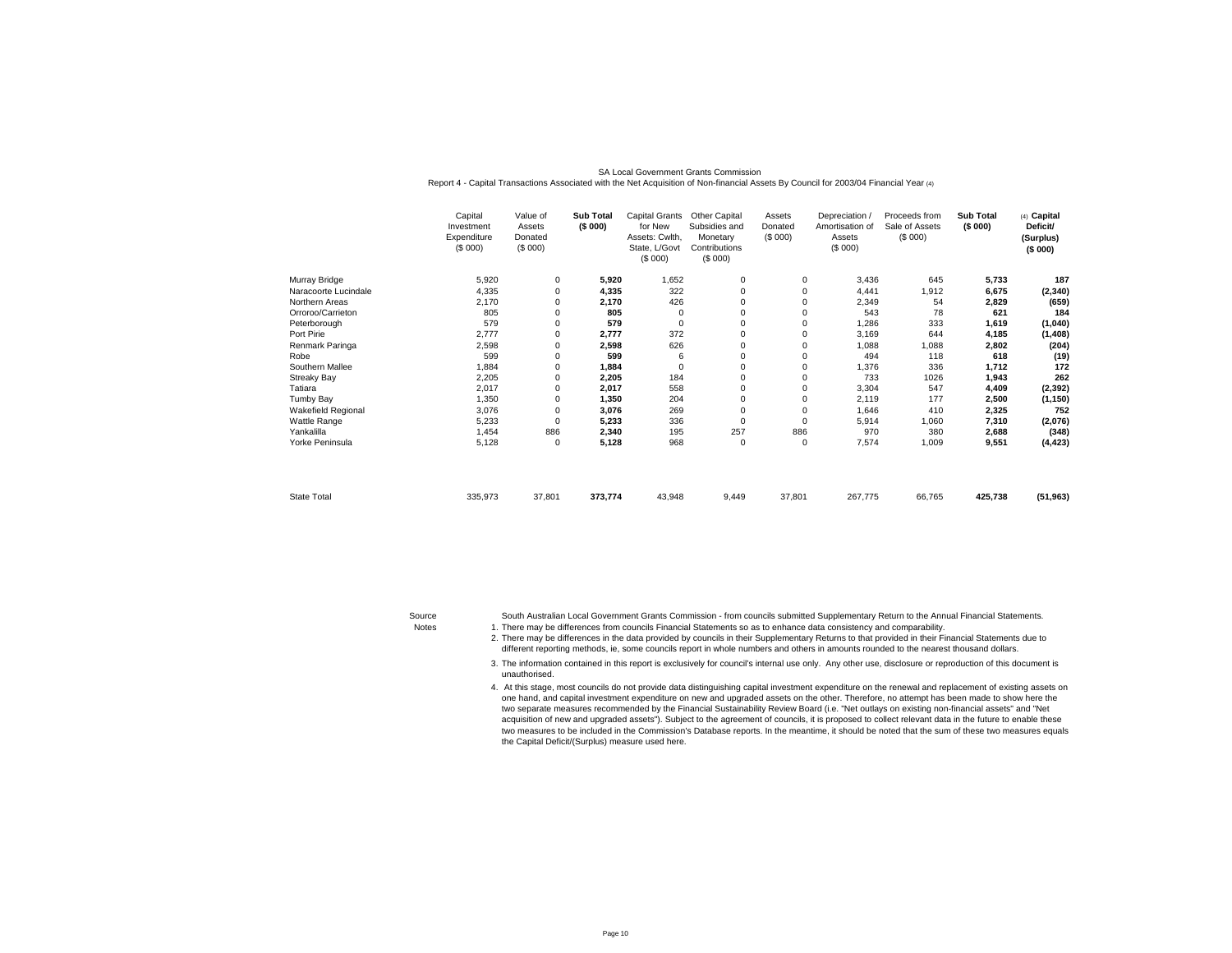# SA Local Government Grants Commission Report 5 - Net Financial Liabilities By Council for 2003/04 Financial Year

|                                  | Borrowings,   | Cash,        | <b>Net Debt</b> | Employee     | Creditors.               | Receivables- | (4) Net Financial |
|----------------------------------|---------------|--------------|-----------------|--------------|--------------------------|--------------|-------------------|
|                                  | Overdraft,    | Investments  | (\$000)         | Entitlements | Payables and             | Rates and    | Liabilities       |
|                                  | Finance       | and Loans to |                 | (\$000)      | <b>Other Liabilities</b> | Other        | (\$000)           |
|                                  | Leases.       | Community    |                 |              | (\$000)                  | (S 000)      |                   |
|                                  | Deposits Held | Groups       |                 |              |                          |              |                   |
|                                  | (\$000)       | (S 000)      |                 |              |                          |              |                   |
| Urban                            |               |              |                 |              |                          |              |                   |
| Adelaide                         | 18.328        | 752          | 17.576          | 7.024        | 14,890                   | 8.113        | 31.377            |
| Adelaide Hills                   | 7,720         | 1,316        | 6,404           | 1,714        | 2,102                    | 1,025        | 9,195             |
| Barossa                          | 11,017        | 10,603       | 414             | 1,206        | 1,313                    | 461          | 2,472             |
| <b>Burnside</b>                  | 4,480         | 198          | 4,282           | 1,422        | 1,025                    | 618          | 6,111             |
| Campbelltown                     | 1,013         | 9,450        | (8, 437)        | 1,262        | 1,734                    | 835          | (6, 276)          |
| <b>Charles Sturt</b>             | 25,879        | 2,311        | 23,568          | 4,914        | 10,290                   | 1,902        | 36,870            |
| Coober Pedy                      | 3,160         | 677          | 2,483           | 214          | 593                      | 634          | 2,656             |
| Gawler                           | 9.308         | 1.137        | 8.171           | 635          | 1.068                    | 1.018        | 8.856             |
| <b>Holdfast Bay</b>              | 16,358        | 12,188       | 4,170           | 1,889        | 7,366                    | 1,751        | 11,674            |
| Marion                           | 9,602         | 2,254        | 7,348           | 3,249        | 3,617                    | 973          | 13,241            |
| Mitcham                          | 9,084         | 7,416        | 1,668           | 1,950        | 1,504                    | 1,643        | 3,479             |
| <b>Mount Barker</b>              | 3,158         | 3,841        | (683)           | 1,329        | 990                      | 1,846        | (210)             |
| <b>Mount Gambier</b>             | 5,438         | 7,842        | (2, 404)        | 968          | 856                      | 827          | (1,407)           |
| Norwood, Payneham And St. Peters | 9,236         | 4,078        | 5,158           | 1,829        | 2,052                    | 438          | 8,601             |
| Onkaparinga                      | 17,520        | 2,878        | 14,642          | 6,175        | 6,676                    | 3,353        | 24.140            |
| Playford                         | 33,503        | 3,906        | 29,597          | 2,182        | 7,283                    | 2,223        | 36,839            |
| Port Adelaide Enfield            | 29,097        | 13,609       | 15,488          | 8,133        | 6,023                    | 3,205        | 26,439            |
| Port Augusta                     | 5,935         | 1,540        | 4,395           | 1,308        | 996                      | 1,294        | 5,405             |
| Port Lincoln                     | 811           | 2,712        | (1,901)         | 389          | 380                      | 228          | (1, 360)          |
| Prospect                         | 3,133         | 1,250        | 1,883           | 676          | 1,081                    | 480          | 3,160             |
| Roxby Downs                      | 50            | 1,820        | (1,770)         | 85           | 810                      | 1,908        | (2,782)           |
| Salisbury                        | 29,161        | 6,627        | 22,534          | 3,532        | 5,140                    | 2,861        | 28,345            |
| <b>Tea Tree Gully</b>            | 16,273        | 1,621        | 14,652          | 3,753        | 3,030                    | 1,547        | 19,888            |
| Unley                            | 18,127        | 5,045        | 13,083          | 2,128        | 1,196                    | 1,244        | 15,163            |
| <b>Victor Harbor</b>             | 10,868        | 4,528        | 6,340           | 377          | 1,902                    | 817          | 7,802             |
| Walkerville                      | 1,565         | 1,440        | 125             | 500          | 548                      | 229          | 944               |
| <b>West Torrens</b>              | 23,765        | 8,963        | 14,802          | 2,122        | 2,452                    | 1,330        | 18,046            |
| Whyalla                          | 4,986         | 5,323        | (337)           | 1,216        | 509                      | 1,208        | 180               |
| <b>Rural Agricultural</b>        |               |              |                 |              |                          |              |                   |
| Alexandrina                      | 12.516        | 4,434        | 8.082           | 1,286        | 2,139                    | 1,443        | 10.064            |
| Barunga West                     | 2,003         | 1,493        | 511             | 210          | 991                      | 522          | 1,190             |
| Berri Barmera                    | 3,157         | 2,343        | 814             | 569          | 583                      | 893          | 1,071             |
| Ceduna                           | 1,995         | 525          | 1,470           | 263          | 368                      | 265          | 1,836             |
| <b>Clare And Gilbert Valleys</b> | 66            | 2,277        | (2, 212)        | 568          | 444                      | 496          | (1,696)           |
| Cleve                            | 877           | 1,585        | (708)           | 202          | 150                      | 62           | (418)             |
| Coorong                          | 1,404         | 1,909        | (505)           | 634          | 532                      | 439          | 222               |
| Copper Coast                     | 3,513         | 1,432        | 2,081           | 963          | 724                      | 530          | 3.238             |
| Elliston                         | 471           | 380          | 91              | 83           | 71                       | 175          | 69                |
| <b>Flinders Ranges</b>           | 572           | 1,923        | (1, 350)        | 168          | 918                      | 97           | (362)             |
| Franklin Harbour                 | 91            | 946          | (855)           | 227          | 87                       | 65           | (606)             |
| Goyder                           | 1,789         | 793          | 995             | 305          | 449                      | 295          | 1,454             |
| Grant                            | 2,004         | 5,886        | (3,882)         | 758          | 786                      | 688          | (3,026)           |
| Kangaroo Island                  | 3.903         | 2,355        | 1,549           | 515          | 196                      | 340          | 1,919             |
| Karoonda East Murray             | 444           | 1,192        | (748)           | 146          | 95                       | 65           | (572)             |
| Kimba                            | 421           | 504          | (83)            | 49           | 88                       | 32           | 22                |
| Kingston                         | 3,918         | 749          | 3,169           | 197          | 194                      | 162          | 3,398             |
| Lehunte                          | 64            | 1,915        | (1, 851)        | 176          | 60                       | 108          | (1,723)           |
| Light Regional                   | 7,761         | 4,040        | 3,721           | 547          | 892                      | 1,476        | 3,684             |
| Lower Eyre Pen                   | 2,651         | 2,284        | 367             | 326          | 166                      | 515          | 344               |
| Loxton Waikerie                  | 11,177        | 3,626        | 7,551           | 1,010        | 827                      | 299          | 9,089             |
| Mallala                          | 3,095         | 481          | 2,614           | 473          | 221<br>$\mathbf 0$       | 684          | 2,624             |
| Mid Murray                       | 4,592         | 2,004        | 2,588           | 1,133        |                          | 685          | 3,036             |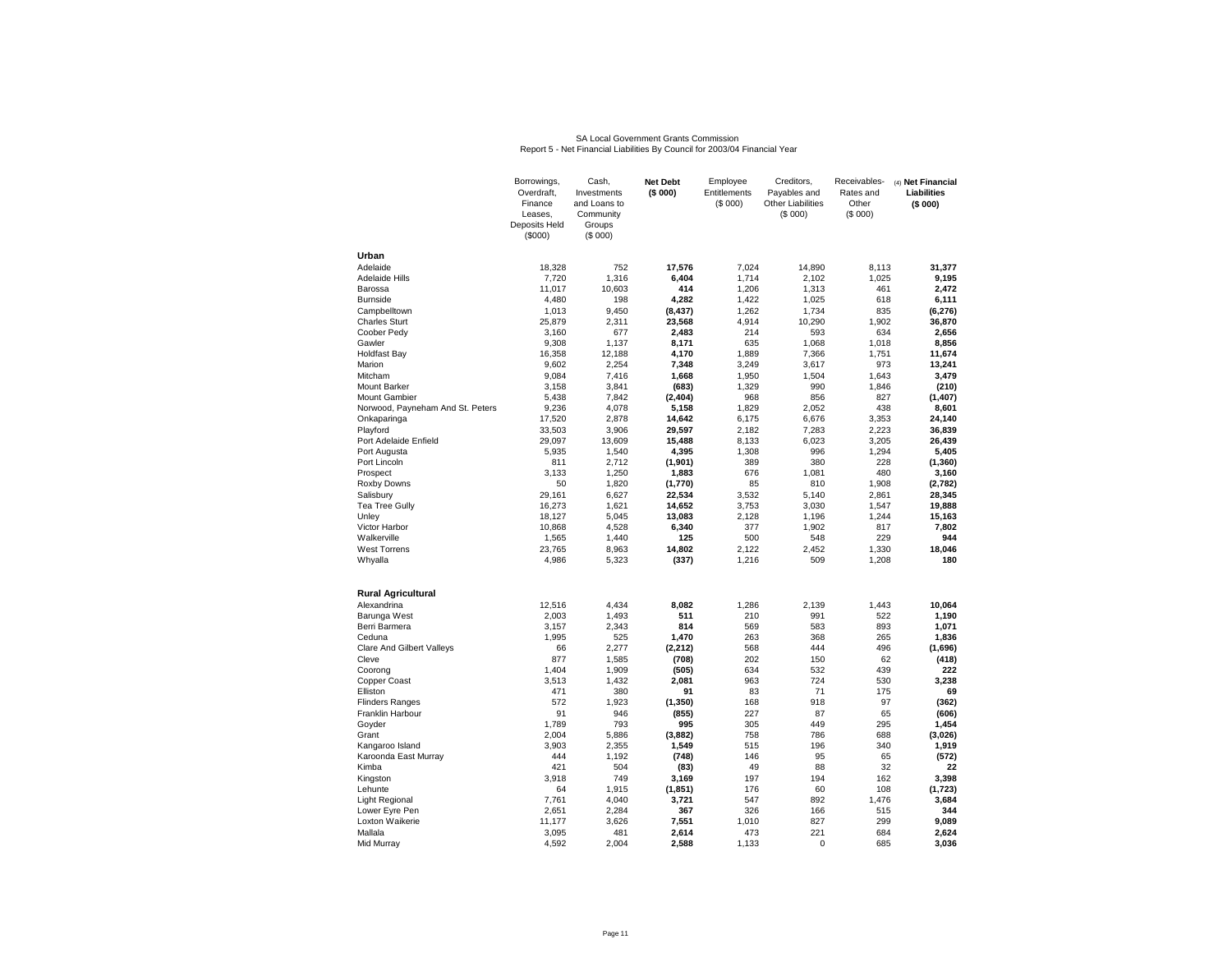|                      | Borrowings,<br>Overdraft.<br>Finance<br>Leases.<br>Deposits Held<br>(S000) | Cash.<br>Investments<br>and Loans to<br>Community<br>Groups<br>(S 000) | <b>Net Debt</b><br>(\$000) | Employee<br>Entitlements<br>(\$000) | Creditors.<br>Payables and<br><b>Other Liabilities</b><br>(S 000) | Receivables-<br>Rates and<br>Other<br>(S 000) | (4) Net Financial<br>Liabilities<br>(\$000) |
|----------------------|----------------------------------------------------------------------------|------------------------------------------------------------------------|----------------------------|-------------------------------------|-------------------------------------------------------------------|-----------------------------------------------|---------------------------------------------|
| Mount Remarkable     | 1,175                                                                      | 264                                                                    | 911                        | 226                                 | 509                                                               | 759                                           | 887                                         |
| Murray Bridge        | 4,605                                                                      | 1,778                                                                  | 2,827                      | 966                                 | 1,599                                                             | 1,241                                         | 4,151                                       |
| Naracoorte Lucindale | 1,926                                                                      | 620                                                                    | 1,306                      | 653                                 | 936                                                               | 642                                           | 2,253                                       |
| Northern Areas       | 1,440                                                                      | 1,221                                                                  | 220                        | 544                                 | 258                                                               | 175                                           | 847                                         |
| Orroroo/Carrieton    | 186                                                                        | 1,141                                                                  | (955)                      | 119                                 | 332                                                               | 269                                           | (773)                                       |
| Peterborough         | 50                                                                         | 1,111                                                                  | (1,061)                    | 205                                 | 36                                                                | 273                                           | (1,094)                                     |
| Port Pirie           | 2,240                                                                      | 2,198                                                                  | 42                         | 1,326                               | 761                                                               | 922                                           | 1,207                                       |
| Renmark Paringa      | 551                                                                        | 1,962                                                                  | (1, 411)                   | 348                                 | 717                                                               | 379                                           | (725)                                       |
| Robe                 | 1,837                                                                      | 146                                                                    | 1,691                      | 246                                 | 237                                                               | 59                                            | 2,115                                       |
| Southern Mallee      | 1,781                                                                      | 796                                                                    | 985                        | 296                                 | 200                                                               | 98                                            | 1,383                                       |
| <b>Streaky Bay</b>   | 1,181                                                                      | 1,189                                                                  | (7)                        | 267                                 | 174                                                               | 214                                           | 219                                         |
| Tatiara              | 3.335                                                                      | 2.958                                                                  | 377                        | 593                                 | 385                                                               | 240                                           | 1,115                                       |
| Tumby Bay            | 784                                                                        | 1,614                                                                  | (830)                      | 307                                 | 219                                                               | 142                                           | (446)                                       |
| Wakefield Regional   | 1.700                                                                      | 1.785                                                                  | (85)                       | 520                                 | 490                                                               | 505                                           | 420                                         |
| Wattle Range         | 7,589                                                                      | 1,847                                                                  | 5,743                      | 1,152                               | 1,865                                                             | 1,055                                         | 7,705                                       |
| Yankalilla           | 3.028                                                                      | 972                                                                    | 2.056                      | 396                                 | 915                                                               | 642                                           | 2,725                                       |
| Yorke Peninsula      | 5,569                                                                      | 4,420                                                                  | 1.149                      | 1,413                               | 1,173                                                             | 609                                           | 3,126                                       |
| <b>State Total</b>   | 436,037                                                                    | 196,421                                                                | 239,616                    | 82,568                              | 109,209                                                           | 62,572                                        | 368,821                                     |

#### SA Local Government Grants CommissionReport 5 - Net Financial Liabilities By Council for 2003/04 Financial Year

Source**Notes** South Australian Local Government Grants Commission - from councils submitted Supplementary Return to the Annual Financial Statements.

There may be differences from councils Financial Statements so as to enhance data consistency and comparability.

2. There may be differences in the data provided by councils in their Supplementary Returns to that provided in their Financial Statements due to different reporting methods, ie, some councils report in whole numbers and others in amounts rounded to the nearest thousand dollars.

3. The information contained in this report is exclusively for council's internal use only. Any other use, disclosure or reproduction of this document is unauthorised.

4. Net Financial Liabilities equals Net Debt, plus Employee Entitlement, plus Creditors, Payables and Other Liabilities, less Receivables. Alternatively, Net Financial Liabilities can be calculated by deducting Financial Assets from Total Liabilities, where Financial Assets equals Total Assets less Non Financial Assets.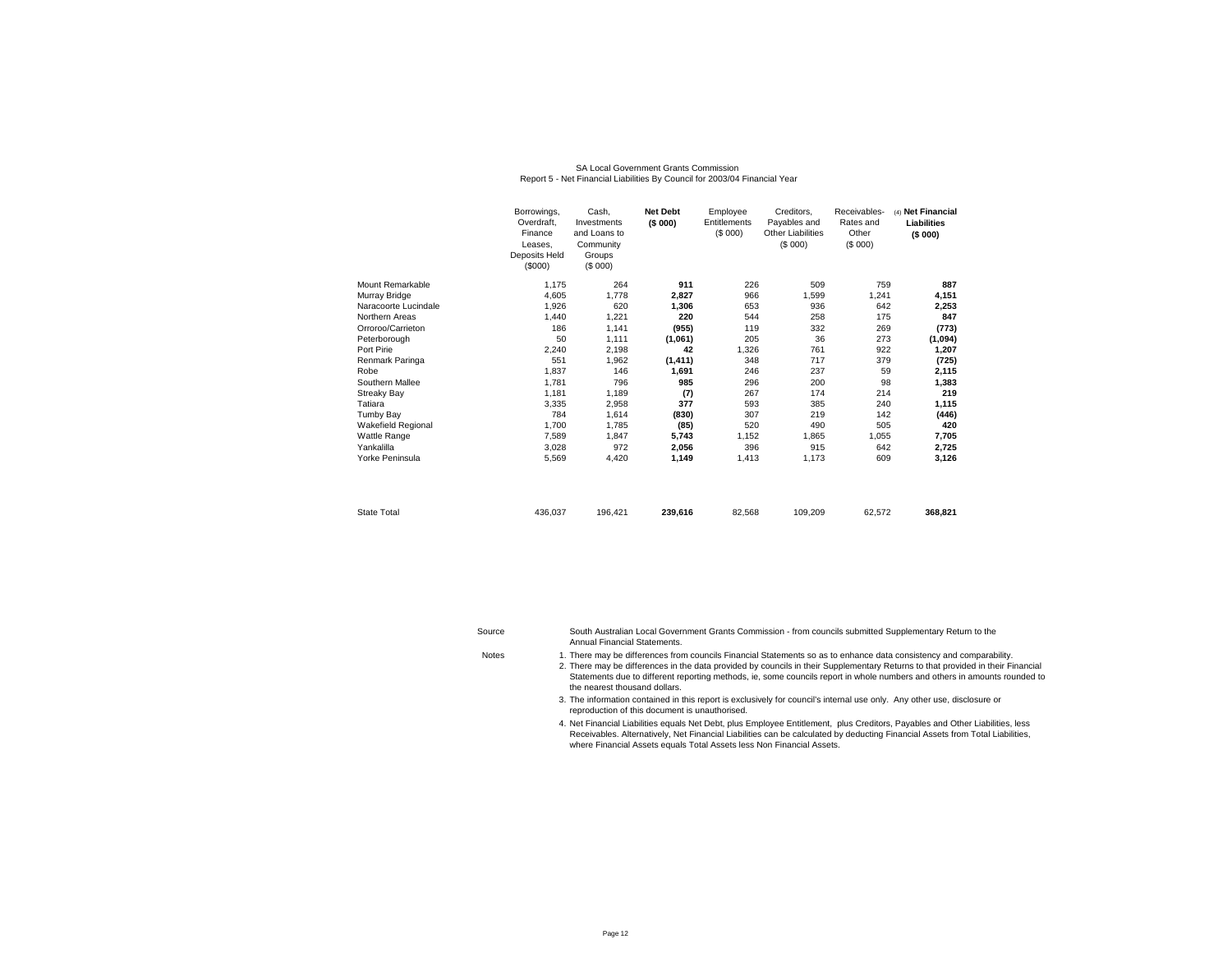#### SA Local Government Grants CommissionReport 6 - Council Rating Arrangements for 2003/04 Financial Year

|                                         | Capital Value<br>of Properties<br>within Council<br>Area<br>$($$ mill) | Number of<br>Rateable<br>Residential<br>Properties | Rating Basis<br>Capital, Site or<br>Annual Value<br>(CV, SV or AV) | Minimum<br>Rate<br>(S) | % of<br>Residential<br>Properties<br>subject to<br>Minimum Rate<br>(%) | <b>Fixed Charge</b><br>$($ \$) | % of General<br>Rates raised<br>by Fixed<br>Charge<br>(% ) | General<br>and<br>Other<br>Rates<br>(\$000) | General and<br>Other Rates as<br>% Capital Value<br>of Properties<br>within Council<br>Area<br>(% ) | General and<br>Other Rates as<br>a % Total<br>Operating<br>Revenue<br>(%) | Total<br>Residential<br>General Rates<br>and Residential<br><b>Other Rates</b><br>(\$000) | <b>Total Residential</b><br><b>General Rates</b><br>and Residential<br>Other Rates per<br>rateable<br>residential<br>property<br>$($ \$) | (4) Operating<br>Surplus /<br>(Deficit)<br>(\$000) | Operating<br>Surplus /<br>(Deficit) as %<br>of General<br>and Other<br>Rates<br>(% ) |
|-----------------------------------------|------------------------------------------------------------------------|----------------------------------------------------|--------------------------------------------------------------------|------------------------|------------------------------------------------------------------------|--------------------------------|------------------------------------------------------------|---------------------------------------------|-----------------------------------------------------------------------------------------------------|---------------------------------------------------------------------------|-------------------------------------------------------------------------------------------|------------------------------------------------------------------------------------------------------------------------------------------|----------------------------------------------------|--------------------------------------------------------------------------------------|
| Urban                                   |                                                                        |                                                    |                                                                    |                        |                                                                        |                                |                                                            |                                             |                                                                                                     |                                                                           |                                                                                           |                                                                                                                                          |                                                    |                                                                                      |
| Adelaide<br><b>Adelaide Hills</b>       | 7,156<br>5,617                                                         | 7,924<br>12,066                                    | AV<br>CV                                                           |                        |                                                                        | 175                            | 19                                                         | 45,421<br>17,060                            | 0.63<br>0.30                                                                                        | 41<br>80                                                                  | 7,234<br>13,763                                                                           | 913<br>1,141                                                                                                                             | 10,272<br>(1, 114)                                 | 23<br>(7)                                                                            |
| Barossa                                 | 3,127                                                                  | 6,881                                              | CV                                                                 |                        |                                                                        | 120                            | 14                                                         | 11,739                                      | 0.38                                                                                                | 66                                                                        | 5,787                                                                                     | 841                                                                                                                                      | 1,021                                              |                                                                                      |
| Burnside                                | 9.019                                                                  | 17,995                                             | CV                                                                 | 487                    | 15                                                                     |                                |                                                            | 19.257                                      | 0.21                                                                                                | 81                                                                        | 17.662                                                                                    | 981                                                                                                                                      | (2, 111)                                           | (11)                                                                                 |
| Campbelltown                            | 5,480                                                                  | 19,566                                             | CV                                                                 | 500                    | 10                                                                     |                                |                                                            | 15,861                                      | 0.29                                                                                                | 80                                                                        | 14,664                                                                                    | 749                                                                                                                                      | (1, 377)                                           | (9)                                                                                  |
| <b>Charles Sturt</b><br>Coober Pedy     | 14,114<br>78                                                           | 45,390<br>1,230                                    | CV<br><b>CV</b>                                                    | 506                    | 23                                                                     | 270                            | 55                                                         | 47,646<br>880                               | 0.34<br>1.13                                                                                        | 82<br>9                                                                   | 35,480<br>447                                                                             | 782<br>363                                                                                                                               | 1,260<br>(611)                                     | (69)                                                                                 |
| Gawler                                  | 1,896                                                                  | 7,733                                              | <b>CV</b>                                                          | 600                    | 13                                                                     |                                |                                                            | 7,737                                       | 0.41                                                                                                | 66                                                                        | 5,897                                                                                     | 763                                                                                                                                      | 1,231                                              | 16                                                                                   |
| <b>Holdfast Bay</b>                     | 6,746                                                                  | 16,608                                             | <b>CV</b>                                                          | 529                    | 28                                                                     |                                |                                                            | 15,725                                      | 0.23                                                                                                | 53                                                                        | 13,457                                                                                    | 810                                                                                                                                      | (980)                                              | (6)                                                                                  |
| Marion                                  | 9,594                                                                  | 34,166                                             | <b>CV</b>                                                          | 575                    | 21                                                                     |                                |                                                            | 32,916                                      | 0.34                                                                                                | 82                                                                        | 26,710                                                                                    | 782                                                                                                                                      | (86)                                               | (0)                                                                                  |
| Mitcham<br>Mount Barker                 | 8,660<br>3,038                                                         | 24,634<br>8,348                                    | CV<br><b>CV</b>                                                    | 521<br>435             | 13<br>3                                                                |                                |                                                            | 24,016<br>12,942                            | 0.28<br>0.43                                                                                        | 77<br>69                                                                  | 21,423<br>7,763                                                                           | 870<br>930                                                                                                                               | (1, 144)<br>(333)                                  | (5)<br>(3)                                                                           |
| <b>Mount Gambier</b>                    | 2,002                                                                  | 10,109                                             | SV                                                                 | 485                    | 32                                                                     |                                |                                                            | 8,818                                       | 0.44                                                                                                | 64                                                                        | 5,643                                                                                     | 558                                                                                                                                      | (1, 129)                                           | (13)                                                                                 |
| Norwood, Payneham And St. Peters        | 6,444                                                                  | 15,956                                             | CV                                                                 | 465                    | 19                                                                     |                                |                                                            | 16,268                                      | 0.25                                                                                                | 75                                                                        | 13,103                                                                                    | 821                                                                                                                                      | (2,660)                                            | (16)                                                                                 |
| Onkaparinga                             | 14,949                                                                 | 57,938                                             | CV                                                                 | 522                    | 13                                                                     |                                |                                                            | 57,536                                      | 0.38                                                                                                | 73                                                                        | 48,792                                                                                    | 842                                                                                                                                      | (3,584)                                            | (6)                                                                                  |
| Playford                                | 5,148                                                                  | 25,510                                             | CV                                                                 |                        |                                                                        | 374                            | 46                                                         | 24,874                                      | 0.48                                                                                                | 66                                                                        | 17,417                                                                                    | 683                                                                                                                                      | (3,065)                                            | (12)                                                                                 |
| Port Adelaide Enfield<br>Port Augusta   | 12,558<br>686                                                          | 45,655<br>6,048                                    | CV<br>SV                                                           | 492<br>590             | 28<br>29                                                               |                                |                                                            | 50,321<br>5,791                             | 0.40<br>0.84                                                                                        | 77<br>33                                                                  | 29.248<br>4,238                                                                           | 641<br>701                                                                                                                               | (2,670)<br>(1, 203)                                | (5)<br>(21)                                                                          |
| Port Lincoln                            | 1,567                                                                  | 5,844                                              | <b>SV</b>                                                          |                        |                                                                        | 247                            | 34                                                         | 5,869                                       | 0.37                                                                                                | 66                                                                        | 5,838                                                                                     | 999                                                                                                                                      | 1,411                                              | 24                                                                                   |
| Prospect                                | 2.926                                                                  | 8,523                                              | <b>CV</b>                                                          | 567                    | 17                                                                     |                                |                                                            | 9.163                                       | 0.31                                                                                                | 81                                                                        | 8.281                                                                                     | 972                                                                                                                                      | 393                                                |                                                                                      |
| Roxby Downs                             | 249                                                                    | 1,271                                              | CV                                                                 |                        |                                                                        | 150                            | 18                                                         | 5,094                                       | 2.05                                                                                                | 76                                                                        | 3,652                                                                                     | 2,873                                                                                                                                    | (673)                                              | (13)                                                                                 |
| Salisbury<br><b>Tea Tree Gully</b>      | 9.860<br>10,113                                                        | 45,023<br>36,784                                   | CV<br>CV                                                           | 535<br>664             | 21<br>26                                                               |                                |                                                            | 38.603<br>37,540                            | 0.39<br>0.37                                                                                        | 67<br>80                                                                  | 30.302<br>33,651                                                                          | 673<br>915                                                                                                                               | (2, 525)<br>(3,524)                                | (7)<br>(9)                                                                           |
| Unley                                   | 6,864                                                                  | 15,850                                             | <b>CV</b>                                                          | 450                    | 13                                                                     |                                |                                                            | 20,740                                      | 0.30                                                                                                | 78                                                                        | 17,363                                                                                    | 1,095                                                                                                                                    | (424)                                              | (2)                                                                                  |
| Victor Harbor                           | 2,294                                                                  | 6,082                                              | CV                                                                 |                        |                                                                        | 130                            | 16                                                         | 7,516                                       | 0.33                                                                                                | 61                                                                        | 5,855                                                                                     | 963                                                                                                                                      | (986)                                              | (13)                                                                                 |
| Walkerville                             | 1,525                                                                  | 3,016                                              | <b>CV</b>                                                          | 576                    | 24                                                                     |                                |                                                            | 3,396                                       | 0.22                                                                                                | 79                                                                        | 3,122                                                                                     | 1,035                                                                                                                                    | (54)                                               | (2)                                                                                  |
| <b>West Torrens</b>                     | 7,527                                                                  | 24,776                                             | CV<br><b>SV</b>                                                    | 455                    | 23                                                                     | 187                            |                                                            | 22,950                                      | 0.30                                                                                                | 68                                                                        | 16,093                                                                                    | 650                                                                                                                                      | (4, 143)                                           | (18)                                                                                 |
| Whyalla                                 | 962                                                                    | 10,127                                             |                                                                    |                        |                                                                        |                                | 33                                                         | 7,121                                       | 0.74                                                                                                | 47                                                                        | 6,239                                                                                     | 616                                                                                                                                      | (1, 934)                                           | (27)                                                                                 |
| <b>Rural Agricultural</b>               |                                                                        |                                                    |                                                                    |                        |                                                                        |                                |                                                            |                                             |                                                                                                     |                                                                           |                                                                                           |                                                                                                                                          |                                                    |                                                                                      |
| Alexandrina                             | 4,167                                                                  | 9,666                                              | CV                                                                 | 483                    | 11                                                                     |                                |                                                            | 13,753                                      | 0.33                                                                                                | 77                                                                        | 9,278                                                                                     | 960                                                                                                                                      | (999)                                              | (7)                                                                                  |
| Barunga West                            | 661                                                                    | 1,341                                              | CV                                                                 |                        |                                                                        | 175                            | 25                                                         | 1,833                                       | 0.28                                                                                                | 65                                                                        | 803                                                                                       | 599                                                                                                                                      | (243)                                              | (13)                                                                                 |
| Berri Barmera<br>Ceduna                 | 987<br>255                                                             | 3,783<br>1.166                                     | CV<br>SV                                                           | 462                    | 16                                                                     | 334                            | 38                                                         | 5,223<br>2,071                              | 0.53<br>0.81                                                                                        | 56<br>41                                                                  | 3,057<br>2,071                                                                            | 808<br>1,776                                                                                                                             | 48<br>(1, 177)                                     | (57)                                                                                 |
| <b>Clare And Gilbert Valleys</b>        | 1,668                                                                  | 2,611                                              | CV                                                                 | 375                    | 13                                                                     |                                |                                                            | 4,736                                       | 0.28                                                                                                | 64                                                                        | 1,642                                                                                     | 629                                                                                                                                      | (1, 965)                                           | (41)                                                                                 |
| Cleve                                   | 283                                                                    | 584                                                | <b>SV</b>                                                          | 280                    | $\overline{\mathbf{4}}$                                                |                                |                                                            | 1,361                                       | 0.48                                                                                                | 48                                                                        | 326                                                                                       | 558                                                                                                                                      | 303                                                | 22                                                                                   |
| Coorong                                 | 907                                                                    | 1,817                                              | CV                                                                 |                        |                                                                        | 190                            | 21                                                         | 3,695                                       | 0.41                                                                                                | 46                                                                        | 973                                                                                       | 535                                                                                                                                      | 237                                                | 6                                                                                    |
| Copper Coast<br>Elliston                | 1,685<br>211                                                           | 6,144<br>482                                       | <b>CV</b><br>CV                                                    |                        |                                                                        | 200<br>220                     | 36<br>25                                                   | 5,275<br>1,026                              | 0.31<br>0.49                                                                                        | 47<br>43                                                                  | 3.776<br>1,026                                                                            | 615<br>2,128                                                                                                                             | (957)<br>(231)                                     | (18)<br>(22)                                                                         |
| <b>Flinders Ranges</b>                  | 119                                                                    | 695                                                | CV                                                                 | 335                    | 15                                                                     |                                |                                                            | 684                                         | 0.58                                                                                                | 34                                                                        | 341                                                                                       | 490                                                                                                                                      | (744)                                              | (109)                                                                                |
| Franklin Harbour                        | 149                                                                    | 519                                                | SV                                                                 | 235                    | 17                                                                     |                                |                                                            | 685                                         | 0.46                                                                                                | 44                                                                        | 115                                                                                       | 222                                                                                                                                      | (179)                                              | (26)                                                                                 |
| Goyder                                  | 765                                                                    | 1,349                                              | <b>CV</b>                                                          |                        |                                                                        | 150                            | 25                                                         | 2,683                                       | 0.35                                                                                                | 41                                                                        | 914                                                                                       | 678                                                                                                                                      | (2,032)                                            | (76)                                                                                 |
| Grant                                   | 1.494                                                                  | 2.118                                              | CV                                                                 | 346                    | 16                                                                     |                                |                                                            | 4.158                                       | 0.28                                                                                                | 50                                                                        | 761                                                                                       | 359                                                                                                                                      | (2, 305)                                           | (55)                                                                                 |
| Kangaroo Island<br>Karoonda East Murray | 821<br>150                                                             | 2,528<br>237                                       | CV<br>CV                                                           | 80                     | 8                                                                      | 220                            | 32                                                         | 3,688<br>659                                | 0.45<br>0.44                                                                                        | 51<br>34                                                                  | 1,278<br>81                                                                               | 505<br>344                                                                                                                               | (1, 206)<br>427                                    | (33)<br>65                                                                           |
| Kimba                                   | 155                                                                    | 313                                                | <b>SV</b>                                                          | 110                    |                                                                        |                                |                                                            | 816                                         | 0.53                                                                                                | 46                                                                        | 262                                                                                       | 837                                                                                                                                      | (68)                                               | (8)                                                                                  |
| Kingston                                | 558                                                                    | 1,079                                              | CV                                                                 | 345                    | 13                                                                     |                                |                                                            | 2,350                                       | 0.42                                                                                                | 68                                                                        | 1,210                                                                                     | 1,122                                                                                                                                    | (682)                                              | (29)                                                                                 |
| Lehunte                                 | 143                                                                    | 362                                                | <b>CV</b>                                                          | 210                    | 8                                                                      |                                |                                                            | 946                                         | 0.66                                                                                                | 31                                                                        | 177                                                                                       | 488                                                                                                                                      | (1,530)                                            | (162)                                                                                |
| <b>Light Regional</b>                   | 1,962                                                                  | 3,332                                              | <b>CV</b>                                                          | 435                    | 10                                                                     |                                |                                                            | 6,834                                       | 0.35                                                                                                | $77$                                                                      | 2,983                                                                                     | 895                                                                                                                                      | (2, 216)                                           | (32)                                                                                 |
| Lower Eyre Pen<br>Loxton Waikerie       | 950<br>1,271                                                           | 1,480<br>3,801                                     | <b>CV</b><br>CV                                                    | 320                    | 5                                                                      | 225                            | 30                                                         | 2,698<br>6,513                              | 0.28<br>0.51                                                                                        | 57<br>63                                                                  | 1,278<br>2,535                                                                            | 864<br>667                                                                                                                               | 322<br>(31)                                        | 12<br>(0)                                                                            |
| Mallala                                 | 945                                                                    | 2,291                                              | CV                                                                 | 420                    | 16                                                                     |                                |                                                            | 3,479                                       | 0.37                                                                                                | 66                                                                        | 2,291                                                                                     | 1,000                                                                                                                                    | 676                                                | 19                                                                                   |
| Mid Murray                              | 1,406                                                                  | 4,688                                              | CV                                                                 | 325                    | 12                                                                     |                                |                                                            | 5,284                                       | 0.38                                                                                                | 54                                                                        | 3,990                                                                                     | 851                                                                                                                                      | (140)                                              | (3)                                                                                  |
| Mount Remarkable                        | 360                                                                    | 1.270                                              | <b>SV</b>                                                          |                        |                                                                        | 200                            | 45                                                         | 1.310                                       | 0.36                                                                                                | 39                                                                        | 573                                                                                       | 451                                                                                                                                      | (418)                                              | (32)                                                                                 |
| Murray Bridge                           | 1,590                                                                  | 6,682                                              | CV                                                                 | 485                    | 16                                                                     |                                |                                                            | 7,734                                       | 0.49                                                                                                | 52                                                                        | 4,680                                                                                     | 700                                                                                                                                      | 390                                                | 5                                                                                    |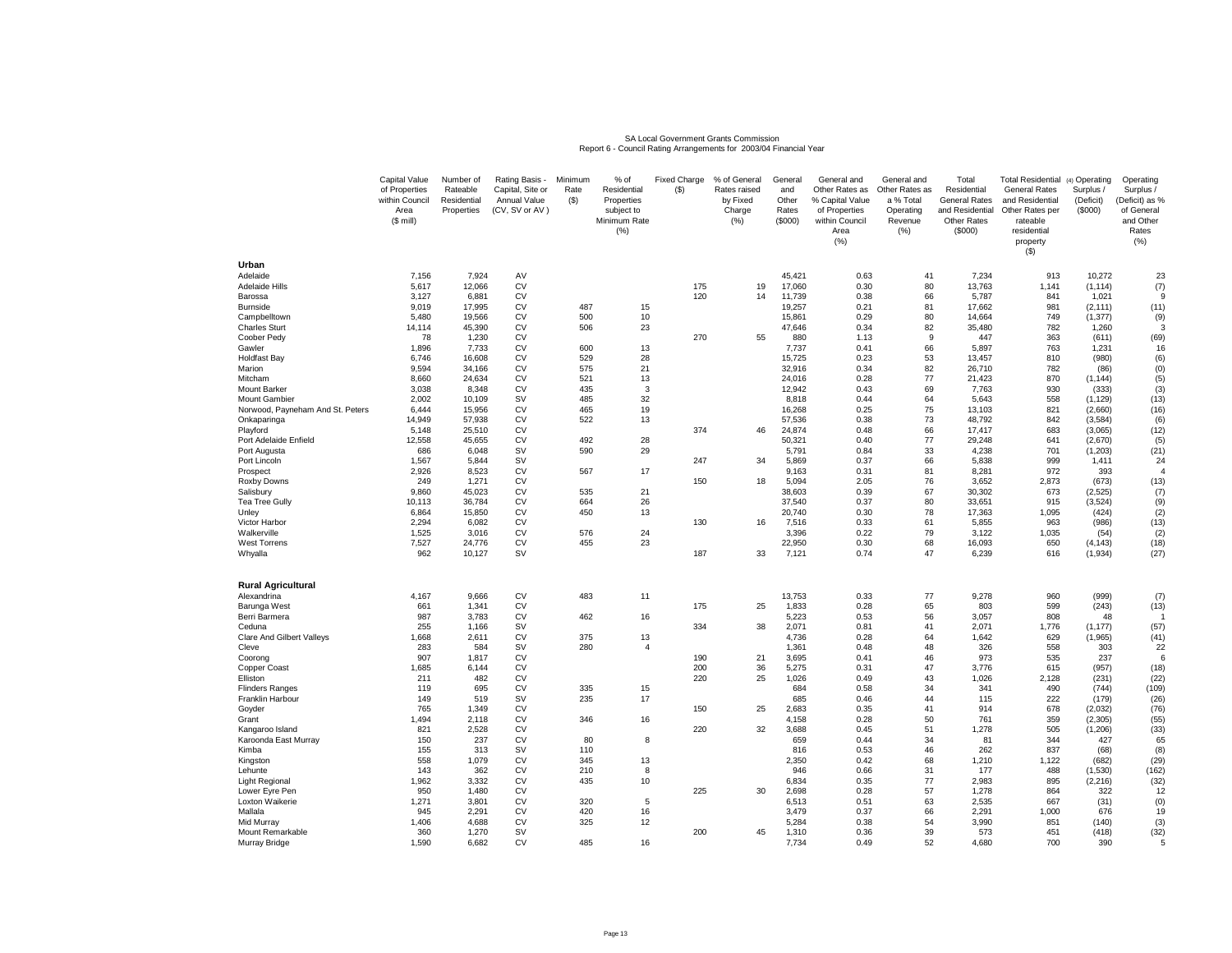# SA Local Government Grants Commission Report 6 - Council Rating Arrangements for 2003/04 Financial Year

|                                     | Capital Value<br>of Properties<br>within Counci<br>Area<br>$($$ mill) | Number of<br>Rateable<br>Residential<br>Properties | Rating Basis -<br>Capital, Site or<br>Annual Value<br>(CV, SV or AV) | Minimum<br>Rate<br>(S) | % of<br>Residential<br>Properties<br>subject to<br>Minimum Rate<br>(%) | <b>Fixed Charge</b><br>$($ \$) | % of General<br>Rates raised<br>by Fixed<br>Charge<br>(% ) | General<br>and<br>Other<br>Rates<br>(\$000) | General and<br>Other Rates as<br>% Capital Value<br>of Properties<br>within Council<br>Area<br>(% ) | General and<br>Other Rates as<br>a % Total<br>Operating<br>Revenue<br>(% ) | Total<br>Residential<br><b>General Rates</b><br>and Residential<br>Other Rates<br>(\$000) | Total Residential (4) Operating<br><b>General Rates</b><br>and Residential<br>Other Rates per<br>rateable<br>residential<br>property<br>$($ \$) | Surplus /<br>(Deficit)<br>(S000) | Operating<br>Surplus /<br>(Deficit) as %<br>of General<br>and Other<br>Rates<br>(% ) |
|-------------------------------------|-----------------------------------------------------------------------|----------------------------------------------------|----------------------------------------------------------------------|------------------------|------------------------------------------------------------------------|--------------------------------|------------------------------------------------------------|---------------------------------------------|-----------------------------------------------------------------------------------------------------|----------------------------------------------------------------------------|-------------------------------------------------------------------------------------------|-------------------------------------------------------------------------------------------------------------------------------------------------|----------------------------------|--------------------------------------------------------------------------------------|
| Naracoorte Lucindale                | 1,620                                                                 | 2.534                                              | CV                                                                   | 365                    | 5                                                                      |                                |                                                            | 6,140                                       | 0.38                                                                                                | 58                                                                         | 1,979                                                                                     | 781                                                                                                                                             | (959)                            | (16)                                                                                 |
| Northern Areas                      | 1,016                                                                 | 1,468                                              | <b>CV</b>                                                            |                        |                                                                        | 120                            | 21                                                         | 2,193                                       | 0.22                                                                                                | 35                                                                         | 1,412                                                                                     | 962                                                                                                                                             | (929)                            | (42)                                                                                 |
| Orroroo/Carrieton                   | 127                                                                   | 328                                                | CV                                                                   |                        |                                                                        | 150                            | 44                                                         | 454                                         | 0.36                                                                                                | 24                                                                         | 95                                                                                        | 288                                                                                                                                             | 33                               |                                                                                      |
| Peterborough                        | 119                                                                   | 941                                                | <b>CV</b>                                                            |                        |                                                                        | 160                            | 43                                                         | 690                                         | 0.58                                                                                                | 28                                                                         | 569                                                                                       | 605                                                                                                                                             | (1,065)                          | (154)                                                                                |
| Port Pirie                          | 1,083                                                                 | 7.182                                              | CV                                                                   |                        |                                                                        | 260                            | 47                                                         | 5,330                                       | 0.49                                                                                                | 50                                                                         | 3,459                                                                                     | 482                                                                                                                                             | (1,300)                          | (24)                                                                                 |
| Renmark Paringa                     | 1,032                                                                 | 2,961                                              | <b>SV</b>                                                            | 300                    |                                                                        |                                |                                                            | 3,270                                       | 0.32                                                                                                | 54                                                                         | 1,294                                                                                     | 437                                                                                                                                             | 303                              |                                                                                      |
| Robe                                | 606                                                                   | 1,042                                              | CV                                                                   | 400                    | 14                                                                     |                                |                                                            | 1,867                                       | 0.31                                                                                                | 59                                                                         | 1,106                                                                                     | 1,062                                                                                                                                           | (40)                             | (2)                                                                                  |
| Southern Mallee                     | 344                                                                   | 611                                                | CV                                                                   | 250                    | 9                                                                      |                                |                                                            | 1,872                                       | 0.54                                                                                                | 45                                                                         | 343                                                                                       | 561                                                                                                                                             | 87                               | 5                                                                                    |
| <b>Streaky Bay</b>                  | 245                                                                   | 868                                                | <b>SV</b>                                                            |                        |                                                                        | 315                            | 45                                                         | 1,405                                       | 0.57                                                                                                | 31                                                                         | 568                                                                                       | 655                                                                                                                                             | 464                              | 33                                                                                   |
| Tatiara                             | 1,515                                                                 | 1,767                                              | CV                                                                   | 190                    | $\overline{4}$                                                         |                                |                                                            | 5,435                                       | 0.36                                                                                                | 67                                                                         | 4,201                                                                                     | 2,377                                                                                                                                           | (544)                            | (10)                                                                                 |
| Tumby Bay                           | 501                                                                   | 939                                                | <b>SV</b>                                                            |                        |                                                                        | 257                            | 30                                                         | 1,983                                       | 0.40                                                                                                | 55                                                                         | 835                                                                                       | 889                                                                                                                                             | (1,073)                          | (54)                                                                                 |
| Wakefield Regional                  | 1,301                                                                 | 2,062                                              | <b>CV</b>                                                            | 380                    | 14                                                                     |                                |                                                            | 3.440                                       | 0.26                                                                                                | 46                                                                         | 1,085                                                                                     | 526                                                                                                                                             | 47                               |                                                                                      |
| Wattle Range                        | 2,293                                                                 | 4,253                                              | <b>CV</b>                                                            | 367                    | 21                                                                     |                                |                                                            | 8,619                                       | 0.38                                                                                                | 66                                                                         | 2,998                                                                                     | 705                                                                                                                                             | (3,569)                          | (41)                                                                                 |
| Yankalilla                          | 1,111                                                                 | 2,551                                              | <b>CV</b>                                                            | 440                    |                                                                        |                                |                                                            | 3,994                                       | 0.36                                                                                                | 75                                                                         | 2,609                                                                                     | 1,023                                                                                                                                           | (320)                            | (8)                                                                                  |
| Yorke Peninsula                     | 3,376                                                                 | 8,239                                              | <b>CV</b>                                                            |                        |                                                                        | 200                            | 36                                                         | 7,282                                       | 0.22                                                                                                | 51                                                                         | 4,006                                                                                     | 486                                                                                                                                             | (4, 837)                         | (66)                                                                                 |
| <b>State Total</b><br>State Average | 200,152                                                               | 619,137                                            |                                                                      | 416                    |                                                                        | 210                            | 33                                                         | 716,269                                     | 0.36                                                                                                | 64                                                                         | 492,105                                                                                   | 822                                                                                                                                             | (49, 161)                        | (7)                                                                                  |

Source

South Australian Local Government Grants Commission - from councils submitted Supplementary Return to the Annual Financial Statements.

Notes 1. There may be differences from councils Financial Statements so as to enhance data consistency and comparability.

2. There may be differences in the data provided by councils in their Supplementary Returns to that provided in their Financial Statements due to different reporting methods, ie, some councils report in whole numbers and others in amounts rounded to the nearest thousand dollars.

3. The information contained in this report is exclusively for council's internal use only. Any other use, disclosure or reproduction of this document is unauthorised.

4. The Operating Surplus/(Deficit) shown here is different from the AAS27 calculation of that measure in that it excludes revenue from gains on the disposal of assets as well as expenses from losses on the revaluation or disposal of assets.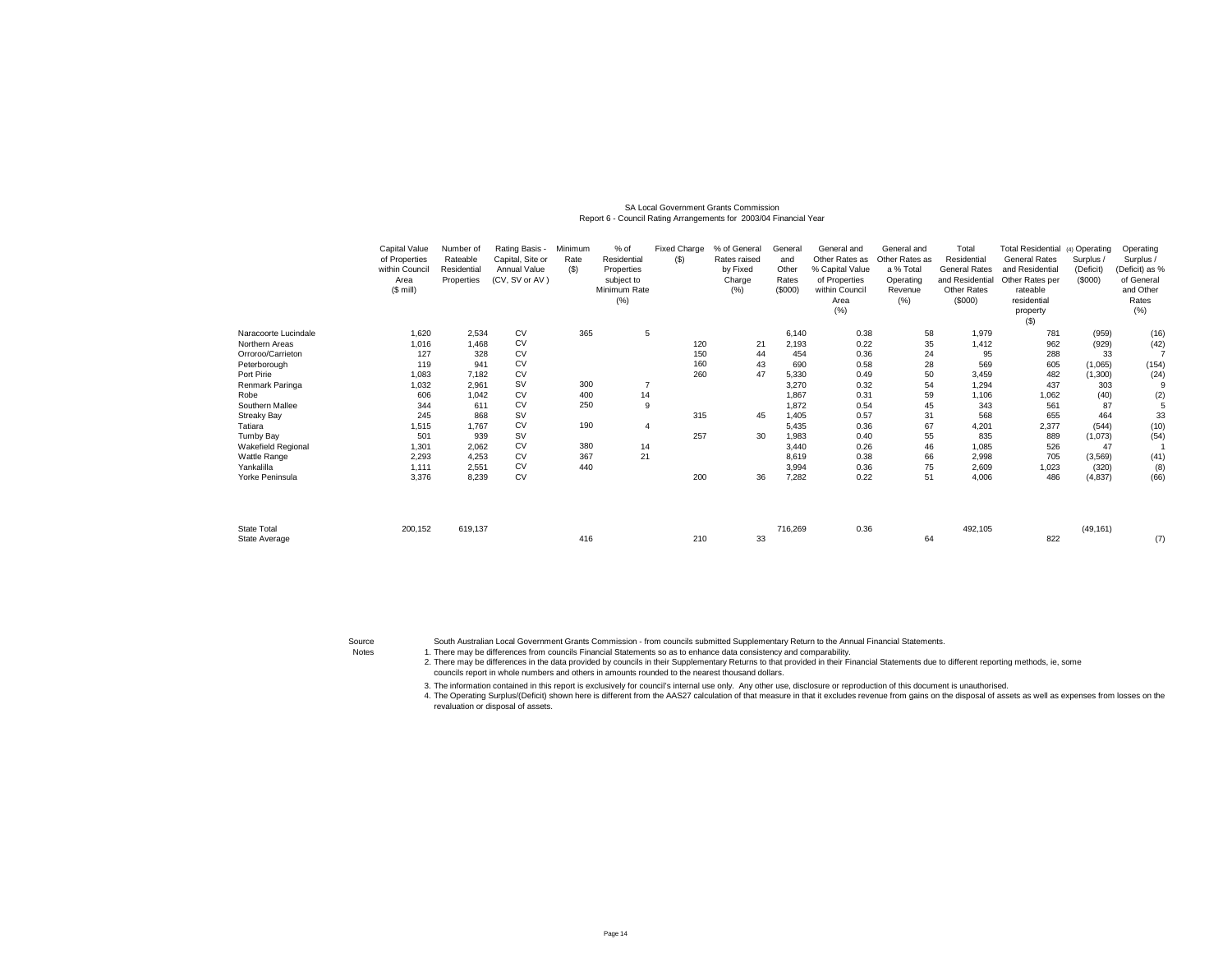## SA Local Government Grants Commission<br>Report 7 - Summary Balance Sheet Information by Council for 2003/04 Financial Year

|                                           | Cash,<br>Investments<br>and Loans to<br>Community<br>Groups<br>(\$000) | Receivables -<br>Rates and<br>Other<br>(\$000) | Inventories<br>(\$000) | Land<br>(\$000)   | Buildings<br>(\$000) | Infrastructure<br>(S000) | Plant.<br>Equipment,<br>Furniture and<br>Fittings<br>(S000) | Equity Type<br>Assets<br>(S 000) | Other Assets<br>(including<br><b>Library Books</b><br>and W.I.P.)<br>(\$000) | <b>TOTAL</b><br><b>ASSETS</b><br>(\$000) | Creditors /<br>Payables<br>(S000) | Employee<br>Entitlements<br>(\$000) | Borrowings,<br>Overdraft,<br>Finance Leases.<br>Deposits held<br>(\$000) | Other<br>Liabilities<br>(S000) | <b>TOTAL</b><br><b>LIABILITIES</b><br>(\$000) | Asset<br>Revaluation<br>Reserve<br>(\$000) | Accumulated<br>Surplus /<br>(Deficit) and<br>other Reserves<br>(\$000) | <b>TOTAL</b><br><b>EQUITY</b><br>(5000) |
|-------------------------------------------|------------------------------------------------------------------------|------------------------------------------------|------------------------|-------------------|----------------------|--------------------------|-------------------------------------------------------------|----------------------------------|------------------------------------------------------------------------------|------------------------------------------|-----------------------------------|-------------------------------------|--------------------------------------------------------------------------|--------------------------------|-----------------------------------------------|--------------------------------------------|------------------------------------------------------------------------|-----------------------------------------|
| Urban                                     |                                                                        |                                                |                        |                   |                      |                          |                                                             |                                  |                                                                              |                                          |                                   |                                     |                                                                          |                                |                                               |                                            |                                                                        |                                         |
| Adelaide                                  | 752                                                                    | 8.113                                          | 11,700                 | 494.885           | 152,241              | 204,366                  | 12,710                                                      | $^{\circ}$                       | 52,323                                                                       | 937.090                                  | 9,019                             | 7,024                               | 18,328                                                                   | 5,871                          | 40,242                                        | 193.449                                    | 703,400                                                                | 896,849                                 |
| Adelaide Hills                            | 1.316                                                                  | 1.025                                          | 131                    | 33,455            | 11.747               | 153,524                  | 4.143                                                       | $\Omega$                         | 818                                                                          | 206,159                                  | 1.448                             | 1.714                               | 7.720                                                                    | 653                            | 11.536                                        | 67.699                                     | 126.924                                                                | 194,623                                 |
| Barossa                                   | 10,603                                                                 | 461                                            | 8                      | 16,491            | 17,453               | 82,734                   | 3,718                                                       | $^{\circ}$                       | 275                                                                          | 131,743                                  | 1,033                             | 1,206                               | 11,017                                                                   | 280                            | 13,536                                        | 94,386                                     | 23,821                                                                 | 118,207                                 |
| Burnside                                  | 198                                                                    | 618                                            | 107                    | 101,278           | 27,371               | 107,190                  | 6,086                                                       | $\Omega$                         | 1,372                                                                        | 244,220                                  | 899                               | 1,422                               | 4,480                                                                    | 126                            | 6,927                                         | 24,053                                     | 213,240                                                                | 237,293                                 |
| Campbelltown                              | 9,450                                                                  | 835                                            | 12                     | 75,078            | 14,665               | 96,148                   | 2,739                                                       | $\Omega$<br>$\Omega$             | 3,337                                                                        | 202,264                                  | 1,589                             | 1,262                               | 1,013                                                                    | 145                            | 4.009                                         | 61,753                                     | 136,502                                                                | 198,255                                 |
| <b>Charles Sturt</b><br>Coober Pedv       | 2,311<br>677                                                           | 1,902<br>634                                   | 907<br>609             | 167,165<br>1,084  | 58,921<br>2.331      | 327,171<br>1.181         | 8,150<br>2.699                                              | $\Omega$                         | 248<br>9.454                                                                 | 566,775<br>18,669                        | 5,551<br>593                      | 4,914<br>214                        | 25,879<br>3.160                                                          | 4,739<br>$\Omega$              | 41,083<br>3.967                               | 189,398<br>$\Omega$                        | 336,294<br>14,700                                                      | 525,692<br>14,700                       |
| Gawler                                    | 1,137                                                                  | 1,018                                          | $\circ$                | 13,527            | 16,130               | 28,360                   | 2,537                                                       | $\Omega$                         | 2,357                                                                        | 65,066                                   | 706                               | 635                                 | 9,308                                                                    | 362                            | 11,011                                        | 37,145                                     | 16,910                                                                 | 54,055                                  |
| <b>Holdfast Bay</b>                       | 12.188                                                                 | 1.751                                          | 29                     | 163,778           | 38.775               | 101.686                  | 3.442                                                       | 662                              | 136                                                                          | 322,447                                  | 1.465                             | 1.889                               | 16.358                                                                   | 5.901                          | 25,613                                        | 143.554                                    | 153,280                                                                | 296.834                                 |
| Marion                                    | 2,254                                                                  | 973                                            | 4,821                  | 128,859           | 38,941               | 214,982                  | 7,169                                                       | $\Omega$                         | 2,171                                                                        | 400.170                                  | 3,411                             | 3,249                               | 9,602                                                                    | 206                            | 16,468                                        | $\Omega$                                   | 383,702                                                                | 383,702                                 |
| Mitcham                                   | 7,416                                                                  | 1,643                                          | 96                     | 68,355            | 28,228               | 253,926                  | 2,741                                                       | 10,314                           | 1,224                                                                        | 373,943                                  | 1,504                             | 1,950                               | 9,084                                                                    | $\Omega$                       | 12,538                                        | 85,362                                     | 276,044                                                                | 361,406                                 |
| Mount Barker                              | 3.841                                                                  | 1.846                                          | 231                    | 26,185            | 10,359               | 100,987                  | 4.915                                                       | 268                              | 97                                                                           | 148,729                                  | 826                               | 1,329                               | 3,158                                                                    | 164                            | 5,477                                         | 46,554                                     | 96,698                                                                 | 143,252                                 |
| Mount Gambier                             | 7,842                                                                  | 827                                            | 35                     | 36,676            | 41,283               | 26,997                   | 3,541                                                       | $\mathbf{0}$                     | 1,954                                                                        | 119,155                                  | 634                               | 968                                 | 5,438                                                                    | 222                            | 7,262                                         | 66,763                                     | 45,130                                                                 | 111,893                                 |
| Norwood, Payneham And St. Peters          | 4.078                                                                  | 438                                            | $\circ$                | 74,371            | 18,538               | 145,891                  | 902                                                         | 263                              | 1.334                                                                        | 245.815                                  | 1,897                             | 1.829                               | 9.236                                                                    | 155                            | 13.117                                        | 195,835                                    | 36.864                                                                 | 232,699                                 |
| Onkaparinga                               | 2,878                                                                  | 3,353<br>2.223                                 | 517                    | 121,511           | 52,529               | 513,585                  | 9,768                                                       | 2,426                            | 13,523                                                                       | 720,090                                  | 6,466                             | 6,175                               | 17,520                                                                   | 210                            | 30,371                                        | 306,707                                    | 383,012                                                                | 689,719                                 |
| Playford<br>Port Adelaide Enfield         | 3,906<br>13,609                                                        | 3.205                                          | 129<br>363             | 70,809<br>237,798 | 36,331<br>59,225     | 149,396<br>320,815       | 11,829<br>11.114                                            | $^{\circ}$<br>$\mathbf 0$        | 127<br>3,621                                                                 | 274.750<br>649.750                       | 4,329<br>4,614                    | 2,182<br>8.133                      | 33,503<br>29,097                                                         | 2,954<br>1.409                 | 42,968<br>43.253                              | 23,658<br>181.098                          | 208,124<br>425,399                                                     | 231,782<br>606,497                      |
| Port Augusta                              | 1.540                                                                  | 1.294                                          | 119                    | 6,029             | 20,366               | 16,964                   | 2.908                                                       | $^{\circ}$                       | 282                                                                          | 49.502                                   | 839                               | 1,308                               | 5,935                                                                    | 157                            | 8.239                                         | 37,299                                     | 3,963                                                                  | 41,263                                  |
| Port Lincoln                              | 2.712                                                                  | 228                                            | 59                     | 12.950            | 10.814               | 41,894                   | 1.616                                                       | $\Omega$                         | 325                                                                          | 70.598                                   | 348                               | 389                                 | 811                                                                      | 32                             | 1,580                                         | $\Omega$                                   | 69.018                                                                 | 69.018                                  |
| Prospect                                  | 1,250                                                                  | 480                                            | $\circ$                | 33,466            | 10,936               | 73,362                   | 981                                                         | $\Omega$                         | 1,233                                                                        | 121,708                                  | 1,079                             | 676                                 | 3,133                                                                    | $\overline{2}$                 | 4,890                                         | 45,675                                     | 71,143                                                                 | 116,818                                 |
| Roxby Downs                               | 1,820                                                                  | 1,908                                          | $\circ$                | 1,512             | 9,561                | 17,085                   | 2,935                                                       | $\Omega$                         | 178                                                                          | 34,998                                   | 746                               | 85                                  | 50                                                                       | 64                             | 946                                           | 14,931                                     | 19,121                                                                 | 34,052                                  |
| Salisbury                                 | 6,627                                                                  | 2,861                                          | 362                    | 113,567           | 30,867               | 348,286                  | 3,407                                                       | $\mathbf 0$                      | 1,682                                                                        | 507,659                                  | 3,779                             | 3,532                               | 29,161                                                                   | 1,361                          | 37,833                                        | 337,538                                    | 132,288                                                                | 469,826                                 |
| <b>Tea Tree Gully</b>                     | 1,621                                                                  | 1,547                                          | 58                     | 107.431           | 36,585               | 259,343                  | 5,090                                                       | $\Omega$                         | 29,545                                                                       | 441.220                                  | 3,030                             | 3.753                               | 16,273                                                                   | $\Omega$                       | 23,056                                        | 113,790                                    | 304.374                                                                | 418,164                                 |
| Unlev                                     | 5.045                                                                  | 1.244                                          | 53                     | 42.802            | 39.076               | 121.504                  | 4.979                                                       | 10,314                           | 2.834                                                                        | 227.851                                  | 1.105                             | 2.128                               | 18.127                                                                   | 90                             | 21.451                                        | $\Omega$                                   | 206,400                                                                | 206.400                                 |
| Victor Harbor                             | 4,528<br>1.440                                                         | 817<br>229                                     | 196<br>$\overline{7}$  | 20,172<br>28.185  | 10,104<br>4.440      | 73,069                   | 2,481<br>444                                                | $\overline{0}$<br>48             | 578<br>263                                                                   | 111,945<br>56,362                        | 1,703<br>435                      | 377<br>500                          | 10,868<br>1.565                                                          | 199<br>113                     | 13,147<br>2.612                               | 49,055<br>18.522                           | 49,743<br>35.227                                                       | 98,798<br>53.749                        |
| Walkerville<br>West Torrens               | 8,963                                                                  | 1,330                                          | 9                      | 103,224           | 28,513               | 21,307<br>298,931        | 4,337                                                       | $^{\circ}$                       | 1,048                                                                        | 446.355                                  | 1,793                             | 2,122                               | 23,765                                                                   | 659                            | 28,339                                        | 415,507                                    | 2,509                                                                  | 418,016                                 |
| Whyalla                                   | 5,323                                                                  | 1,208                                          | 134                    | 11,601            | 16,453               | 74,362                   | 2,037                                                       | $^{\circ}$                       | 735                                                                          | 111,853                                  | 293                               | 1,216                               | 4,986                                                                    | 216                            | 6,711                                         | 93,762                                     | 11,380                                                                 | 105,142                                 |
| <b>Rural Agricultural</b>                 |                                                                        |                                                |                        |                   |                      |                          |                                                             |                                  |                                                                              |                                          |                                   |                                     |                                                                          |                                |                                               |                                            |                                                                        |                                         |
| Alexandrina                               | 4.434                                                                  | 1.443                                          | 463                    | 34,146            | 15,652               | 117,850                  | 4,835                                                       | $\mathbf 0$                      | 6,644                                                                        | 185.467                                  | 1,868                             | 1,286                               | 12,516                                                                   | 271                            | 15.941                                        | 65,836                                     | 103,690                                                                | 169,526                                 |
| Barunga West                              | 1,493                                                                  | 522                                            | 6                      | 1,927             | 1,778                | 13,643                   | 870                                                         | $\Omega$                         | $\mathbf{0}$                                                                 | 20,238                                   | 231                               | 210                                 | 2,003                                                                    | 760                            | 3,205                                         | $\Omega$                                   | 17,034                                                                 | 17,034                                  |
| <b>Berri Barmera</b>                      | 2,343                                                                  | 893                                            | 354                    | 11,178            | 17,298               | 23,215                   | 3,272                                                       | $\Omega$                         | 72                                                                           | 58,625                                   | 362                               | 569                                 | 3,157                                                                    | 221                            | 4,308                                         | 29,780                                     | 24,538                                                                 | 54,318                                  |
| Ceduna                                    | 525                                                                    | 265                                            | 17                     | 2,529             | 2,540                | 17,921                   | 1,505                                                       | $\mathbf 0$                      | 49                                                                           | 25,351                                   | 347                               | 263                                 | 1,995                                                                    | 21                             | 2,626                                         | 10,540                                     | 12,185                                                                 | 22,725                                  |
| <b>Clare And Gilbert Valleys</b><br>Cleve | 2,277<br>1.585                                                         | 496<br>62                                      | 179<br>98              | 5,838<br>1.093    | 9,497<br>2.162       | 34,636<br>16.659         | 3,231<br>1.114                                              | $\Omega$<br>$\Omega$             | 152<br>$\mathbf{0}$                                                          | 56,305<br>22.773                         | 429<br>150                        | 568<br>202                          | 66<br>877                                                                | 14<br>$\Omega$                 | 1,078<br>1.229                                | 45,634<br>$\Omega$                         | 9,594<br>21.544                                                        | 55,228<br>21,544                        |
| Coorong                                   | 1,909                                                                  | 439                                            | 24                     | 5,343             | 4,556                | 21,933                   | 4,054                                                       | $\Omega$                         | 1,635                                                                        | 39,893                                   | 516                               | 634                                 | 1,404                                                                    | 16                             | 2,570                                         | 12,465                                     | 24,858                                                                 | 37,323                                  |
| Copper Coast                              | 1.432                                                                  | 530                                            | 416                    | 13,577            | 14.098               | 51.790                   | 2.757                                                       | $\Omega$                         | 147                                                                          | 84.747                                   | 499                               | 963                                 | 3.513                                                                    | 225                            | 5.200                                         | 68.017                                     | 11.530                                                                 | 79,547                                  |
| Elliston                                  | 380                                                                    | 175                                            | 25                     | 830               | 1,315                | 5,014                    | 1,249                                                       | $^{\circ}$                       | 67                                                                           | 9,055                                    | 63                                | 83                                  | 471                                                                      | 8                              | 625                                           | 5,377                                      | 3,053                                                                  | 8,430                                   |
| <b>Flinders Ranges</b>                    | 1.923                                                                  | 97                                             | 57                     | $\Omega$          | 3.595                | 6.856                    | 923                                                         | $\Omega$                         | 99                                                                           | 13.551                                   | 59                                | 168                                 | 572                                                                      | 858                            | 1.658                                         | 1.719                                      | 10.174                                                                 | 11,892                                  |
| Franklin Harbour                          | 946                                                                    | 65                                             | 22                     | 605               | 1.445                | 7,840                    | 1.514                                                       | $\Omega$                         | 32                                                                           | 12,469                                   | 87                                | 227                                 | 91                                                                       | $\Omega$                       | 405                                           | 7,348                                      | 4,716                                                                  | 12,064                                  |
| Goyder                                    | 793                                                                    | 295                                            | 153                    | 4,102             | 12,560               | 32,802                   | 4,388                                                       | $\Omega$                         | 1,688                                                                        | 56,781                                   | 333                               | 305                                 | 1,789                                                                    | 116                            | 2,543                                         | 49,465                                     | 4,774                                                                  | 54,239                                  |
| Grant                                     | 5.886                                                                  | 688                                            | 139                    | 5,005             | 7,359                | 36,264                   | 3,329                                                       | $\Omega$                         | 387                                                                          | 59.057                                   | 325                               | 758                                 | 2.004                                                                    | 461                            | 3.548                                         | 19,618                                     | 35,891                                                                 | 55,509                                  |
| Kangaroo Island<br>Karoonda East Murray   | 2,355<br>1,192                                                         | 340<br>65                                      | 119<br>90              | 6,677<br>318      | 5,759<br>1,057       | 35,846<br>12,145         | 2,089<br>1,412                                              | $\Omega$<br>$\Omega$             | 140<br>125                                                                   | 53,326<br>16,402                         | 196<br>95                         | 515<br>146                          | 3,903<br>444                                                             | $\circ$<br>$\Omega$            | 4,614<br>685                                  | 37,499<br>10,692                           | 11,213<br>5,025                                                        | 48,712<br>15,717                        |
| Kimba                                     | 504                                                                    | 32                                             | 80                     | 434               | 974                  | 6,383                    | 1.813                                                       | $\Omega$                         | $\Omega$                                                                     | 10.220                                   | 88                                | 49                                  | 421                                                                      | $\Omega$                       | 558                                           | 5,316                                      | 4,346                                                                  | 9,662                                   |
| Kingston                                  | 749                                                                    | 162                                            | 85                     | 3.798             | 4,133                | 16,409                   | 1,124                                                       | $^{\circ}$                       | 3                                                                            | 26.464                                   | 133                               | 197                                 | 3.918                                                                    | 61                             | 4.309                                         | 7,476                                      | 14,679                                                                 | 22,155                                  |
| Lehunte                                   | 1.915                                                                  | 108                                            | 133                    | 756               | 4,227                | 18,652                   | 1.989                                                       | $\Omega$                         | 8                                                                            | 27.789                                   | 29                                | 176                                 | 64                                                                       | 31                             | 300                                           | 30,963                                     | (3, 474)                                                               | 27,489                                  |
| Light Regional                            | 4,040                                                                  | 1,476                                          | 271                    | 6,261             | 13,299               | 56,957                   | 1,744                                                       | $^{\circ}$                       | 68                                                                           | 84,116                                   | 892                               | 547                                 | 7,761                                                                    | $\Omega$                       | 9,200                                         | 63,653                                     | 11,264                                                                 | 74,917                                  |
| Lower Eyre Pen                            | 2,284                                                                  | 515                                            | 13                     | 3,738             | 3,970                | 27,206                   | 2,329                                                       | $\Omega$                         | $\overline{2}$                                                               | 40,057                                   | 128                               | 326                                 | 2,651                                                                    | 38                             | 3,143                                         | 24,329                                     | 12,584                                                                 | 36,913                                  |
| Loxton Waikerie                           | 3,626                                                                  | 299                                            | 117                    | 8,764             | 19,339               | 46,015                   | 4,089                                                       | $\Omega$                         | 288                                                                          | 82,537                                   | 827                               | 1,010                               | 11,177                                                                   | $\circ$                        | 13,014                                        | 20,582                                     | 48,940                                                                 | 69,523                                  |
| Mallala                                   | 481                                                                    | 684                                            | 63                     | 4,272             | 3,669                | 13,494                   | 2,073                                                       | $\Omega$                         | 1,295                                                                        | 26,031                                   | 207                               | 473                                 | 3,095                                                                    | 14                             | 3,789                                         | 2,823                                      | 19,419                                                                 | 22,242                                  |
| Mid Murrav                                | 2.004<br>264                                                           | 685<br>759                                     | 58<br>9                | 7,526<br>911      | 8,501<br>1,881       | 39,838<br>59,394         | 4.068<br>1,355                                              | $\Omega$<br>$\Omega$             | 19<br>117                                                                    | 62.699<br>64,688                         | $\mathbf{0}$<br>320               | 1.133<br>226                        | 4.592<br>1,175                                                           | $^{\circ}$<br>189              | 5.725<br>1,910                                | 46.987<br>39,739                           | 9,987<br>23,040                                                        | 56,974<br>62,779                        |
| Mount Remarkable<br>Murrav Bridge         | 1.778                                                                  | 1.241                                          | 100                    | 12.255            | 10.426               | 48.428                   | 3.246                                                       | $\Omega$                         | 3.127                                                                        | 80.601                                   | 1.307                             | 966                                 | 4.605                                                                    | 292                            | 7.170                                         | 15.857                                     | 57.574                                                                 | 73,431                                  |
| Naracoorte Lucindale                      | 620                                                                    | 642                                            | 821                    | 6.918             | 12.165               | 77,871                   | 4.457                                                       | $\Omega$                         | 86                                                                           | 103,580                                  | 365                               | 653                                 | 1,926                                                                    | 571                            | 3,515                                         | 56,680                                     | 43,385                                                                 | 100,065                                 |
| Northern Areas                            | 1,221                                                                  | 175                                            | 389                    | 2,308             | 5,087                | 15,519                   | 1,501                                                       | $\Omega$                         | 3,886                                                                        | 30,084                                   | 258                               | 544                                 | 1,440                                                                    | $\Omega$                       | 2,242                                         | 25,051                                     | 2,791                                                                  | 27,842                                  |
| Orroroo/Carrieton                         | 1.141                                                                  | 269                                            | 17                     | 641               | 2.766                | 23,066                   | 755                                                         | $\Omega$                         | $\Omega$                                                                     | 28.654                                   | $\circ$                           | 119                                 | 186                                                                      | 332                            | 637                                           | 28,906                                     | (888)                                                                  | 28,017                                  |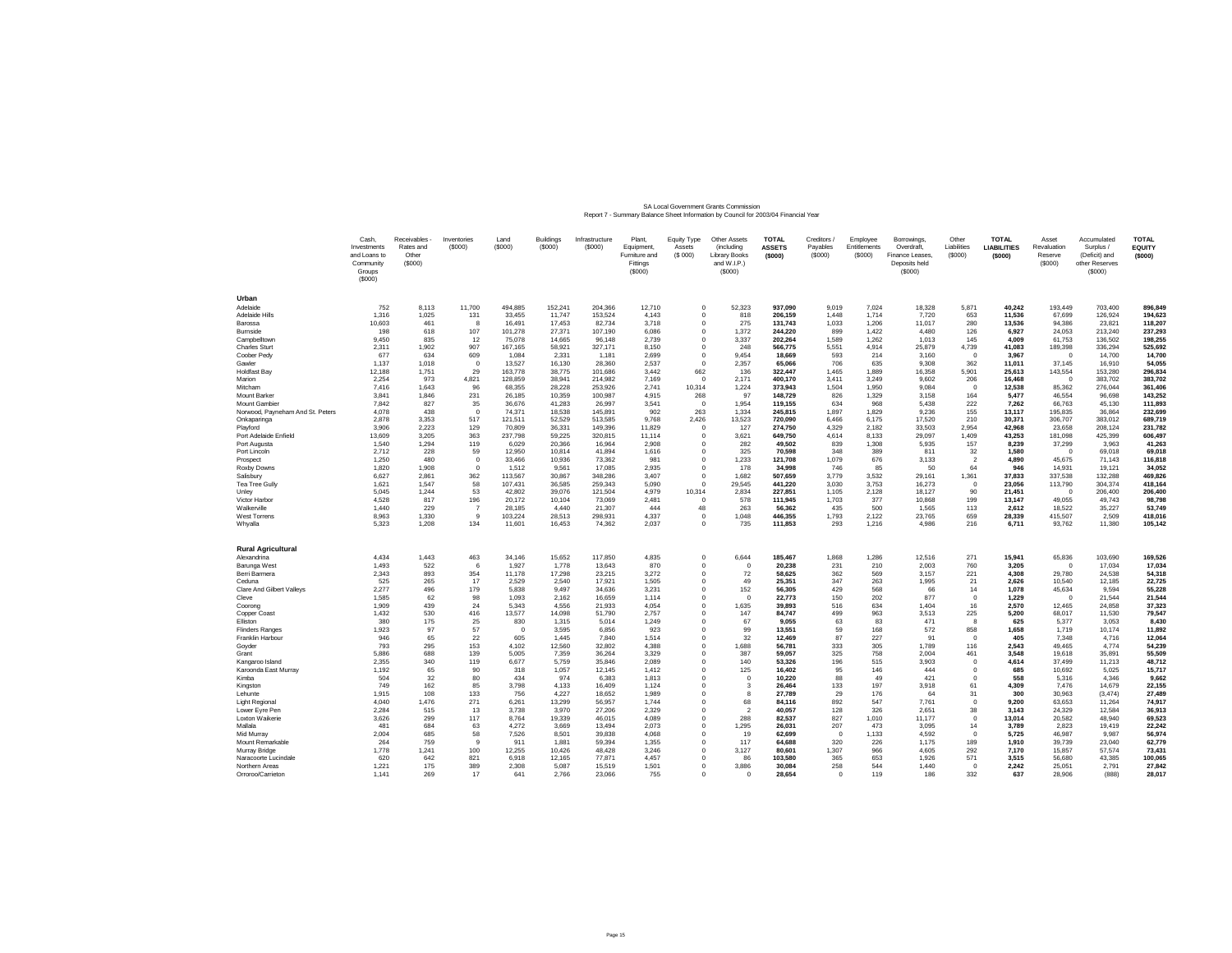## SA Local Government Grants Commission<br>Report 7 - Summary Balance Sheet Information by Council for 2003/04 Financial Year

|                    | Cash<br>Investments<br>and Loans to<br>Community<br>Groups<br>(\$000) | Receivables -<br>Rates and<br>Other<br>(\$000) | Inventories<br>(\$000) | Land<br>(S000) | Buildings<br>(\$000) | Infrastructure<br>(S000) | Plant.<br>Equipment<br>Furniture and<br>Fittings<br>(S000) | Equity Type<br>Assets<br>(S 000) | Other Assets<br>(including<br><b>Library Books</b><br>and W.I.P.)<br>(\$000) | <b>TOTAL</b><br><b>ASSETS</b><br>(\$000) | Creditors.<br>Payables<br>(S000) | Employee<br>Entitlements<br>(\$000] | Borrowings,<br>Overdraft.<br>Finance Leases,<br>Deposits held<br>(\$000) | Other<br>Liabilities<br>(S000) | <b>TOTAL</b><br><b>LIABILITIES</b><br>(\$000) | Asset<br>Revaluation<br>Reserve<br>(\$000) | Accumulated<br>Surplus /<br>(Deficit) and<br>other Reserves<br>(\$000) | <b>TOTAL</b><br><b>EQUITY</b><br>(5000) |
|--------------------|-----------------------------------------------------------------------|------------------------------------------------|------------------------|----------------|----------------------|--------------------------|------------------------------------------------------------|----------------------------------|------------------------------------------------------------------------------|------------------------------------------|----------------------------------|-------------------------------------|--------------------------------------------------------------------------|--------------------------------|-----------------------------------------------|--------------------------------------------|------------------------------------------------------------------------|-----------------------------------------|
| Peterborough       | 1,111                                                                 | 273                                            |                        | 310            | 3.192                | 8.543                    | 905                                                        |                                  | 561                                                                          | 14,905                                   |                                  | 205                                 | 50                                                                       | 29                             | 291                                           | 14,308                                     | 305                                                                    | 14,614                                  |
| Port Pirie         | 2,198                                                                 | 922                                            | 31                     | 7,031          | 14,930               | 30,984                   | 2.112                                                      |                                  | 4,857                                                                        | 63,065                                   | 380                              | 1,326                               | 2.240                                                                    | 381                            | 4,327                                         | $\Omega$                                   | 58,738                                                                 | 58,738                                  |
| Renmark Paringa    | 1,962                                                                 | 379                                            | 22                     | 4,880          | 8,038                | 77.253                   | 1,003                                                      |                                  | 950                                                                          | 94,487                                   | 656                              | 348                                 | 551                                                                      | 61                             | 1,616                                         | 60,654                                     | 32,217                                                                 | 92,87                                   |
| Robe               | 146                                                                   | 59                                             | 76                     | 4,128          | 2.148                | 8,506                    | 1.297                                                      |                                  | 64                                                                           | 16,425                                   | 52                               | 246                                 | 1.837                                                                    | 185                            | 2,320                                         | 3.427                                      | 10,677                                                                 | 14,105                                  |
| Southern Mallee    | 796                                                                   | 98                                             | 31                     | 708            | 4,286                | 23,676                   | 1.941                                                      |                                  | 38                                                                           | 31,574                                   | 200                              | 296                                 | 1.781                                                                    | $^{\circ}$                     | 2,277                                         | 20,643                                     | 8,654                                                                  | 29,297                                  |
| <b>Streaky Bay</b> | 1,189                                                                 | 214                                            | 1,016                  | 3,655          | 3.109                | 16.445                   | 1.399                                                      |                                  |                                                                              | 27,028                                   | 145                              | 267                                 | 1.181                                                                    | 29                             | 1.622                                         | 10,894                                     | 14,512                                                                 | 25,406                                  |
| Tatiara            | 2,958                                                                 | 240                                            | 344                    | 6,328          | 13,097               | 33,075                   | 2,119                                                      |                                  | 150                                                                          | 58,311                                   | 340                              | 593                                 | 3,335                                                                    | 45                             | 4,313                                         | 59,331                                     | (5, 333)                                                               | 53,998                                  |
| Tumby Bay          | 1.614                                                                 | 142                                            | 151                    | 3,167          | 4,309                | 13,137                   | 1,236                                                      |                                  |                                                                              | 23,756                                   | 219                              | 307                                 | 784                                                                      | $\Omega$                       | 1,310                                         | 22,005                                     | 441                                                                    | 22,446                                  |
| Wakefield Regional | 1,785                                                                 | 505                                            | 266                    | 1,741          | 3,804                | 19,525                   | 3.473                                                      |                                  | 43                                                                           | 31,142                                   | 490                              | 520                                 | 1,700                                                                    | $\Omega$                       | 2,710                                         | 11,685                                     | 16,747                                                                 | 28,432                                  |
| Wattle Range       | 1.847                                                                 | 1.055                                          | 460                    | 10,994         | 18,670               | 34,722                   | 3.040                                                      |                                  | 168                                                                          | 70,955                                   | 1,126                            | 1.152                               | 7.589                                                                    | 739                            | 10.606                                        | 9,934                                      | 50,415                                                                 | 60,349                                  |
| Yankalilla         | 972                                                                   | 642                                            | 29                     | 3,437          | 1,525                | 27,533                   | 2,395                                                      |                                  | 536                                                                          | 37,069                                   | 789                              | 396                                 | 3,028                                                                    | 126                            | 4,339                                         | 4,857                                      | 27,873                                                                 | 32,730                                  |
| Yorke Peninsula    | 4,420                                                                 | 609                                            | 142                    | 16,868         | 42,997               | 63,540                   | 6,113                                                      |                                  | 7,030                                                                        | 141,719                                  | 687                              | 1.413                               | 5.569                                                                    | 486                            | 8,155                                         | 124,094                                    | 9,470                                                                  | 133,564                                 |
| State Total        | 196,421                                                               | 62,572                                         | 27,587                 | 2,527,241      | 1,153,992            | 5,415,630                | 223,538                                                    | 24,294                           | 167,608                                                                      | 9,798,884                                | 76,339                           | 82,568                              | 436,037                                                                  | 32,870                         | 627,814                                       | 3,917,678                                  | 5,253,393                                                              | 9,171,071                               |

SourceNotes

South Australian Local Government Grants Commission - from councils submitted Supplementary Return to the Annual Financial

Statements.

There may be differences from councils Financial Statements so as to enhance data consistency and comparability.

2. There may be differences in the data provided by councils in their Supplementary Returns to that provided in their Financial Statements due to different reporting<br>methods, ie, some councils report in whole numbers and o

3. The information contained in this report is exclusively for council's internal use only. Any other use, disclosure or reproduction of this document is unauthorised.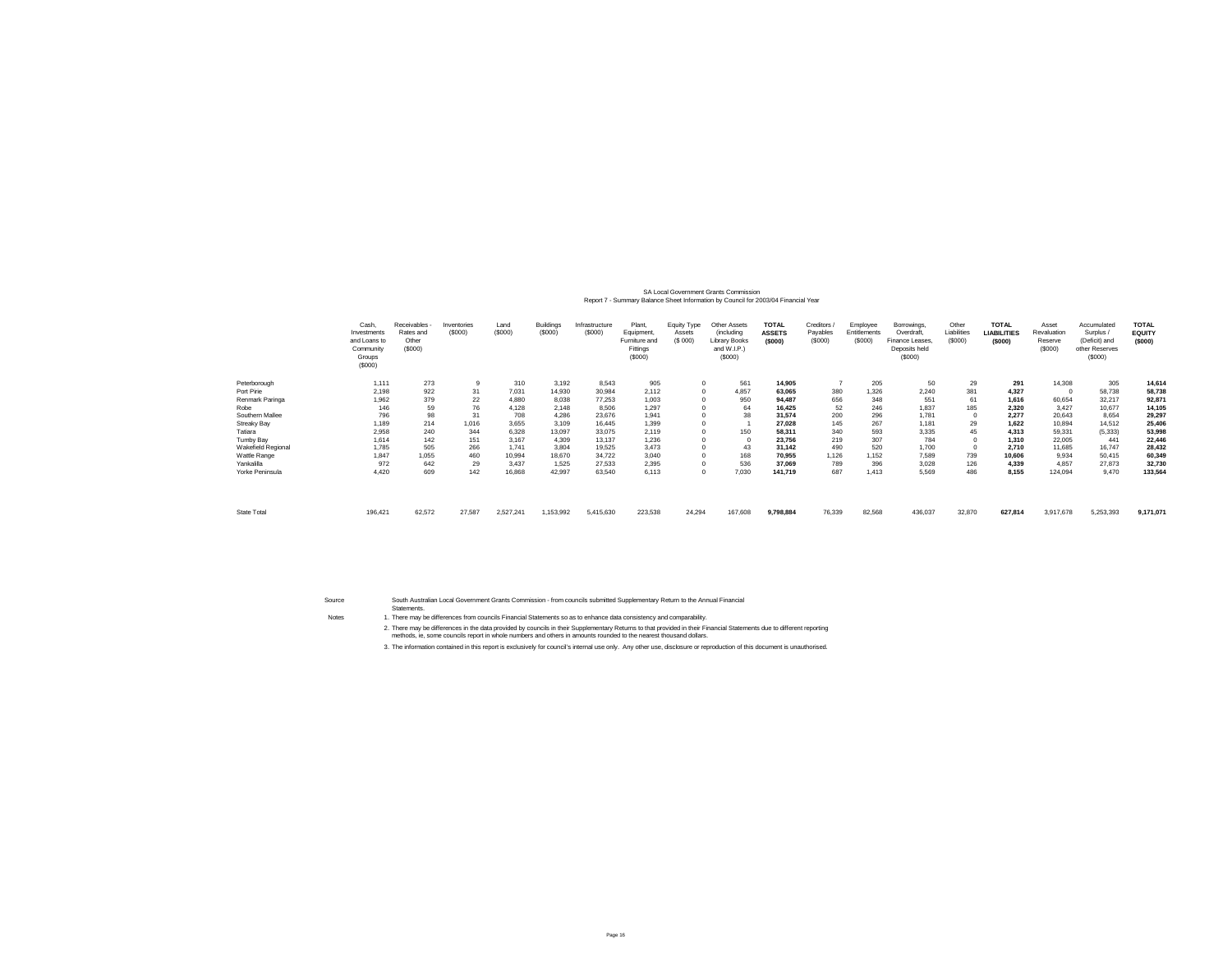#### SA Local Government Grants CommissionReport 8 - Key Financial Position and Performance Measures/ Indicators for 2003/04 Financial Year

|                                       | <b>Net Financial</b><br>Liabilities<br>(\$000) | <b>Net Financial</b><br>Liabilities as %<br>of Non-Financial<br>Assets - ie,<br>Gearing Ratio<br>(% ) | Net Financial<br>Liabilities as % of<br><b>Total Operating</b><br>Revenue<br>(% ) | (4) Operating<br>Surplus /<br>(Deficit)<br>(\$000) | Operating<br>Surplus /<br>(Deficit) as %<br>of General<br>and Other<br>Rates (%) | $(5)$ $(6)$ Net<br>Outlays on<br>Assets<br>(Exisiting and<br>New)<br>(\$000) | on Assets<br>(Existing &<br>New)<br>as % of<br>Depreciation<br>(% ) | (Surplus)<br>(S 000) | (6) Net Outlays Capital Deficit/ (7) Net Lending/<br>(Borrowing)<br>(\$000) |
|---------------------------------------|------------------------------------------------|-------------------------------------------------------------------------------------------------------|-----------------------------------------------------------------------------------|----------------------------------------------------|----------------------------------------------------------------------------------|------------------------------------------------------------------------------|---------------------------------------------------------------------|----------------------|-----------------------------------------------------------------------------|
| Urban                                 |                                                |                                                                                                       |                                                                                   |                                                    |                                                                                  |                                                                              |                                                                     |                      |                                                                             |
| Adelaide                              | 31,377                                         | 3.4                                                                                                   | 28                                                                                | 10,272                                             | 23                                                                               | 13,569                                                                       | 87                                                                  | 3,757                | 6,515                                                                       |
| <b>Adelaide Hills</b>                 | 9,195                                          | 4.5                                                                                                   | 43                                                                                | (1, 114)                                           | (7)                                                                              | (1, 165)                                                                     | (27)                                                                | (2, 163)             | 1,049                                                                       |
| Barossa                               | 2,472                                          | 2.0                                                                                                   | 14                                                                                | 1,021                                              | 9                                                                                | 3,802                                                                        | 131                                                                 | (491)                | 1,512                                                                       |
| <b>Burnside</b>                       | 6,111                                          | 2.5                                                                                                   | 26                                                                                | (2, 111)                                           | (11)                                                                             | 726                                                                          | 11                                                                  | 181                  | (2, 292)                                                                    |
| Campbelltown<br><b>Charles Sturt</b>  | (6, 276)<br>36,870                             | (3.3)<br>6.6                                                                                          | (32)<br>64                                                                        | (1, 377)<br>1,260                                  | (9)<br>3                                                                         | (636)<br>5,311                                                               | (11)<br>63                                                          | (3,706)<br>825       | 2,329<br>435                                                                |
| Coober Pedy                           | 2,656                                          | 15.3                                                                                                  | 28                                                                                | (611)                                              | (69)                                                                             | (1, 258)                                                                     | (78)                                                                | (1,528)              | 917                                                                         |
| Gawler                                | 8,856                                          | 14.1                                                                                                  | 76                                                                                | 1,231                                              | 16                                                                               | 1,357                                                                        | 102                                                                 | 1,169                | 62                                                                          |
| <b>Holdfast Bay</b>                   | 11,674                                         | 3.8                                                                                                   | 39                                                                                | (980)                                              | (6)                                                                              | 90                                                                           | $\overline{2}$                                                      | (1,766)              | 786                                                                         |
| Marion                                | 13,241                                         | 3.3                                                                                                   | 33                                                                                | (86)                                               | (0)                                                                              | (1, 408)                                                                     | (18)                                                                | (2,838)              | 2,752                                                                       |
| Mitcham                               | 3,479                                          | 1.0                                                                                                   | 11                                                                                | (1, 144)                                           | (5)                                                                              | 660                                                                          | $\overline{7}$                                                      | (1, 321)             | 177                                                                         |
| Mount Barker                          | (210)                                          | (0.1)                                                                                                 | (1)                                                                               | (333)                                              | (3)                                                                              | 75                                                                           | $\overline{2}$                                                      | (1, 807)             | 1,474                                                                       |
| Mount Gambier                         | (1, 407)                                       | (1.3)                                                                                                 | (10)                                                                              | (1, 129)                                           | (13)                                                                             | 1,184                                                                        | 29                                                                  | (1,065)              | (64)                                                                        |
| Norwood, Payneham And St. Peters      | 8,601                                          | 3.6                                                                                                   | 40                                                                                | (2,660)                                            | (16)                                                                             | (1,946)                                                                      | (36)                                                                | (2,875)              | 215                                                                         |
| Onkaparinga                           | 24,140                                         | 3.4                                                                                                   | 31                                                                                | (3, 584)                                           | (6)                                                                              | 1,226                                                                        | 8                                                                   | (8, 855)             | 5,271                                                                       |
| Playford                              | 36,839                                         | 13.7                                                                                                  | 98                                                                                | (3,065)                                            | (12)                                                                             | 9,864                                                                        | 115                                                                 | 6,489                | (9, 554)                                                                    |
| Port Adelaide Enfield<br>Port Augusta | 26,439<br>5,405                                | 4.2<br>11.6                                                                                           | 40<br>31                                                                          | (2,670)<br>(1, 203)                                | (5)<br>(21)                                                                      | 2,554<br>1,133                                                               | 17<br>49                                                            | (1,893)<br>(837)     | (777)<br>(366)                                                              |
| Port Lincoln                          | (1,360)                                        | (2.0)                                                                                                 | (15)                                                                              | 1,411                                              | 24                                                                               | 1,576                                                                        | 107                                                                 | 1,139                | 272                                                                         |
| Prospect                              | 3,160                                          | 2.6                                                                                                   | 28                                                                                | 393                                                | $\overline{4}$                                                                   | 2,725                                                                        | 129                                                                 | 2,347                | (1, 954)                                                                    |
| Roxby Downs                           | (2,782)                                        | (8.9)                                                                                                 | (41)                                                                              | (673)                                              | (13)                                                                             | (733)                                                                        | (57)                                                                | (730)                | 57                                                                          |
| Salisbury                             | 28,345                                         | 5.7                                                                                                   | 50                                                                                | (2, 525)                                           | (7)                                                                              | 6,308                                                                        | 60                                                                  | (3,034)              | 509                                                                         |
| <b>Tea Tree Gully</b>                 | 19.888                                         | 4.5                                                                                                   | 42                                                                                | (3,524)                                            | (9)                                                                              | (4,501)                                                                      | (42)                                                                | (7, 250)             | 3,726                                                                       |
| Unley                                 | 15,163                                         | 6.8                                                                                                   | 57                                                                                | (424)                                              | (2)                                                                              | 7,693                                                                        | 132                                                                 | 6,754                | (7, 177)                                                                    |
| Victor Harbor                         | 7,802                                          | 7.3                                                                                                   | 64                                                                                | (986)                                              | (13)                                                                             | (274)                                                                        | (9)                                                                 | (2,652)              | 1,666                                                                       |
| Walkerville                           | 944                                            | 1.7                                                                                                   | 22                                                                                | (54)                                               | (2)                                                                              | 235                                                                          | 23                                                                  | 38                   | (92)                                                                        |
| <b>West Torrens</b>                   | 18,046                                         | 4.1                                                                                                   | 54                                                                                | (4, 143)                                           | (18)                                                                             | 743                                                                          | $\overline{7}$                                                      | (694)                | (3, 449)                                                                    |
| Whyalla                               | 180                                            | 0.2                                                                                                   | $\mathbf{1}$                                                                      | (1,934)                                            | (27)                                                                             | (422)                                                                        | (11)                                                                | (2,221)              | 287                                                                         |
| <b>Rural Agricultural</b>             |                                                |                                                                                                       |                                                                                   |                                                    |                                                                                  |                                                                              |                                                                     |                      |                                                                             |
| Alexandrina                           | 10,064                                         | 5.6                                                                                                   | 56                                                                                | (999)                                              | (7)                                                                              | 7,738                                                                        | 165                                                                 | 1,507                | (2, 506)                                                                    |
| Barunga West                          | 1,190                                          | 6.5                                                                                                   | 42                                                                                | (243)                                              | (13)                                                                             | 2,038                                                                        | 299                                                                 | 820                  | (1,063)                                                                     |
| Berri Barmera                         | 1,071                                          | 1.9                                                                                                   | 11                                                                                | 48                                                 | $\mathbf{1}$                                                                     | 22                                                                           | $\mathbf{1}$                                                        | (840)                | 888                                                                         |
| Ceduna                                | 1,836                                          | 7.5                                                                                                   | 36                                                                                | (1, 177)                                           | (57)                                                                             | 259                                                                          | 17                                                                  | (694)                | (483)                                                                       |
| Clare And Gilbert Valleys             | (1,696)                                        | (3.2)                                                                                                 | (23)                                                                              | (1, 965)                                           | (41)                                                                             | 469                                                                          | 14                                                                  | (1,655)              | (310)                                                                       |
| Cleve                                 | (418)                                          | (2.0)                                                                                                 | (15)                                                                              | 303<br>237                                         | 22                                                                               | 695<br>1,903                                                                 | 88<br>90                                                            | 143<br>293           | 160                                                                         |
| Coorong<br><b>Copper Coast</b>        | 222<br>3,238                                   | 0.6<br>3.9                                                                                            | 3<br>29                                                                           | (957)                                              | 6<br>(18)                                                                        | 58                                                                           | $\overline{1}$                                                      | (1, 326)             | (56)<br>369                                                                 |
| Elliston                              | 69                                             | 0.8                                                                                                   | 3                                                                                 | (231)                                              | (22)                                                                             | 473                                                                          | 90                                                                  | (121)                | (110)                                                                       |
| <b>Flinders Ranges</b>                | (362)                                          | (3.1)                                                                                                 | (18)                                                                              | (744)                                              | (109)                                                                            | (189)                                                                        | (17)                                                                | (879)                | 135                                                                         |
| Franklin Harbour                      | (606)                                          | (5.3)                                                                                                 | (39)                                                                              | (179)                                              | (26)                                                                             | 525                                                                          | 57                                                                  | (264)                | 85                                                                          |
| Goyder                                | 1,454                                          | 2.6                                                                                                   | 22                                                                                | (2,032)                                            | (76)                                                                             | (1,800)                                                                      | (41)                                                                | (2, 244)             | 212                                                                         |
| Grant                                 | (3,026)                                        | (5.8)                                                                                                 | (36)                                                                              | (2, 305)                                           | (55)                                                                             | (1, 393)                                                                     | (28)                                                                | (2,622)              | 317                                                                         |
| Kangaroo Island                       | 1,919                                          | 3.8                                                                                                   | 27                                                                                | (1, 206)                                           | (33)                                                                             | 46                                                                           | $\overline{2}$                                                      | (665)                | (541)                                                                       |
| Karoonda East Murray                  | (572)                                          | (3.8)                                                                                                 | (29)                                                                              | 427                                                | 65                                                                               | 973                                                                          | 178                                                                 | 592                  | (165)                                                                       |
| Kimba                                 | 22                                             | 0.2                                                                                                   | 1                                                                                 | (68)                                               | (8)                                                                              | 907                                                                          | 155                                                                 | 73                   | (141)                                                                       |
| Kingston                              | 3,398                                          | 13.3                                                                                                  | 98                                                                                | (682)                                              | (29)                                                                             | 717                                                                          | 45                                                                  | 132                  | (814)                                                                       |
| Lehunte                               | (1,723)                                        | (6.7)                                                                                                 | (56)                                                                              | (1,530)                                            | (162)                                                                            | (1, 397)                                                                     | (46)                                                                | (1,719)              | 189                                                                         |
| Light Regional<br>Lower Eyre Pen      | 3,684<br>344                                   | 4.7<br>0.9                                                                                            | 42<br>$\overline{7}$                                                              | (2, 216)<br>322                                    | (32)<br>12                                                                       | 881<br>511                                                                   | 22<br>38                                                            | (1,610)<br>(308)     | (606)<br>630                                                                |
| Loxton Waikerie                       | 9.089                                          | 11.6                                                                                                  | 88                                                                                | (31)                                               | (0)                                                                              | 943                                                                          | 29                                                                  | (1, 118)             | 1,087                                                                       |
| Mallala                               | 2,624                                          | 10.6                                                                                                  | 50                                                                                | 676                                                | 19                                                                               | 1,605                                                                        | 146                                                                 | 524                  | 152                                                                         |
|                                       |                                                |                                                                                                       |                                                                                   |                                                    |                                                                                  |                                                                              |                                                                     |                      |                                                                             |